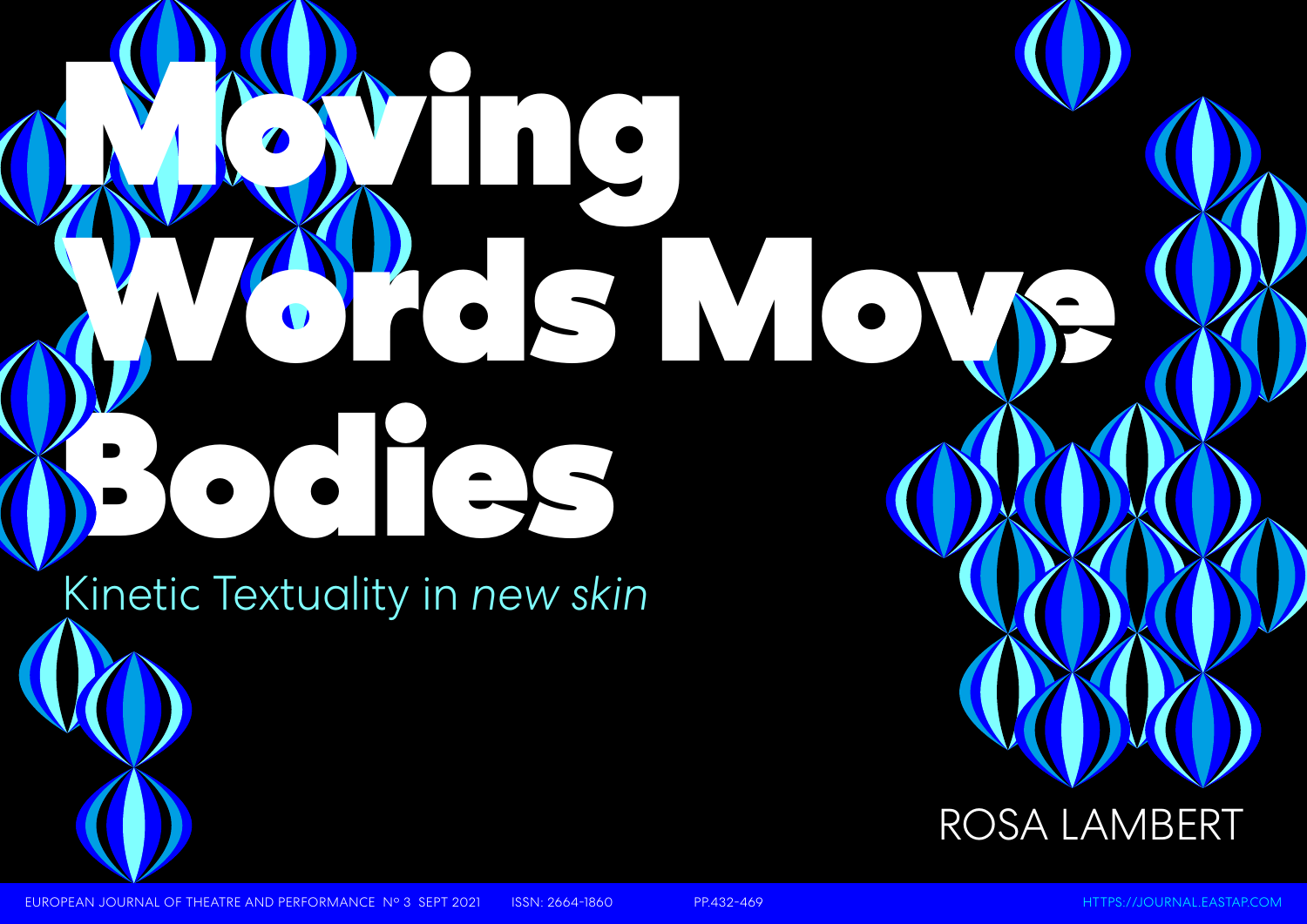### Summary

This article is structured around an in-depth analysis of the interplay between text and movement in Hannah De Meyer's new skin (2018). The use of language in this performance is approached as an example of what this article calls 'kinetic textuality', which refers to the contemporary tendency to use text in relation to — and as a locus of — movement. Kinetic textuality in general, and new skin specifically, allow for the reassessment of the text-performance debate in Theatre and Performance Studies. Whilst many contemporary scholars have switched the focus from the irreconcilable differences between text and performance to their productive interaction, less attention has been devoted to text's physical or kinetic dimension in theatre. This analysis of new skin sets off from a close examination of the network between text, movement, rhythm, body, and sound. Not only does this article look into how these formal elements interact, it also approaches this interaction as a narrative strategy.

### Rosa Lambert

Research Centre for Visual Poetics, Literature Department, University of Antwerp, Belgium *[rosa.lambert@uantwerpen.be](mailto:rosa.lambert%40uantwerpen.be?subject=)*

Holds an MA degree in Theatre and Film Studies from the University of Antwerp and is currently a member of the Research Centre for Visual Poetics (University of Antwerp). In her PhD project entitled Moving With(in) Language: Kinetic Textuality in Contemporary Performing Arts, she studies the interaction between (spoken) text and (choreographed) movement in contemporary performance, theatre, and dance practices. Since November 2019, this research has been supported by the Research Foundation Flanders (FWO). Her research interests include the corporeality and spatiality of language, the status of text in contemporary theatre, the affinity between language and dance, language philosophy, (post)phenomenology, and performance philosophy. Her work has been published in FORUM+ and Critical Stages/Scènes Critiques.

**KEYWORDS** Kinetic textuality, new skin, Hannah De Meyer, text-performance debate, text and movement

### Résumé

Cet article est structuré autour d'une analyse approfondie de l'interaction entre le texte et le mouvement dans la pièce de théâtre new skin (De Meyer 2018). L'utilisation du langage dans cette pièce est abordée comme un exemple de ce que cet article appelle la 'textualité cinétique', notion qui fait référence à la tendance contemporaine à utiliser le texte en relation avec et comme lieu de mouvement. La textualité cinétique en général, et la pièce new skin en particulier, permettent de réévaluer le débat texte-performance. Alors que de nombreux experts contemporains ont délaissé les différences irréconciliables entre le texte et la performance pour leur interaction productive, moins d'attention est accordée à la dimension physique ou cinétique du texte au théâtre. L'analyse de new skin repose sur un examen approfondi du lien entre le texte, le mouvement, le rythme, le corps, et le son. L'article examine non seulement la manière dont ces éléments formels interagissent, mais il les aborde également comme une stratégie de narration.

MOTS-CLÉS Textualité cinétique, new skin, Hannah De Meyer, débat texte-performance, texte et mouvement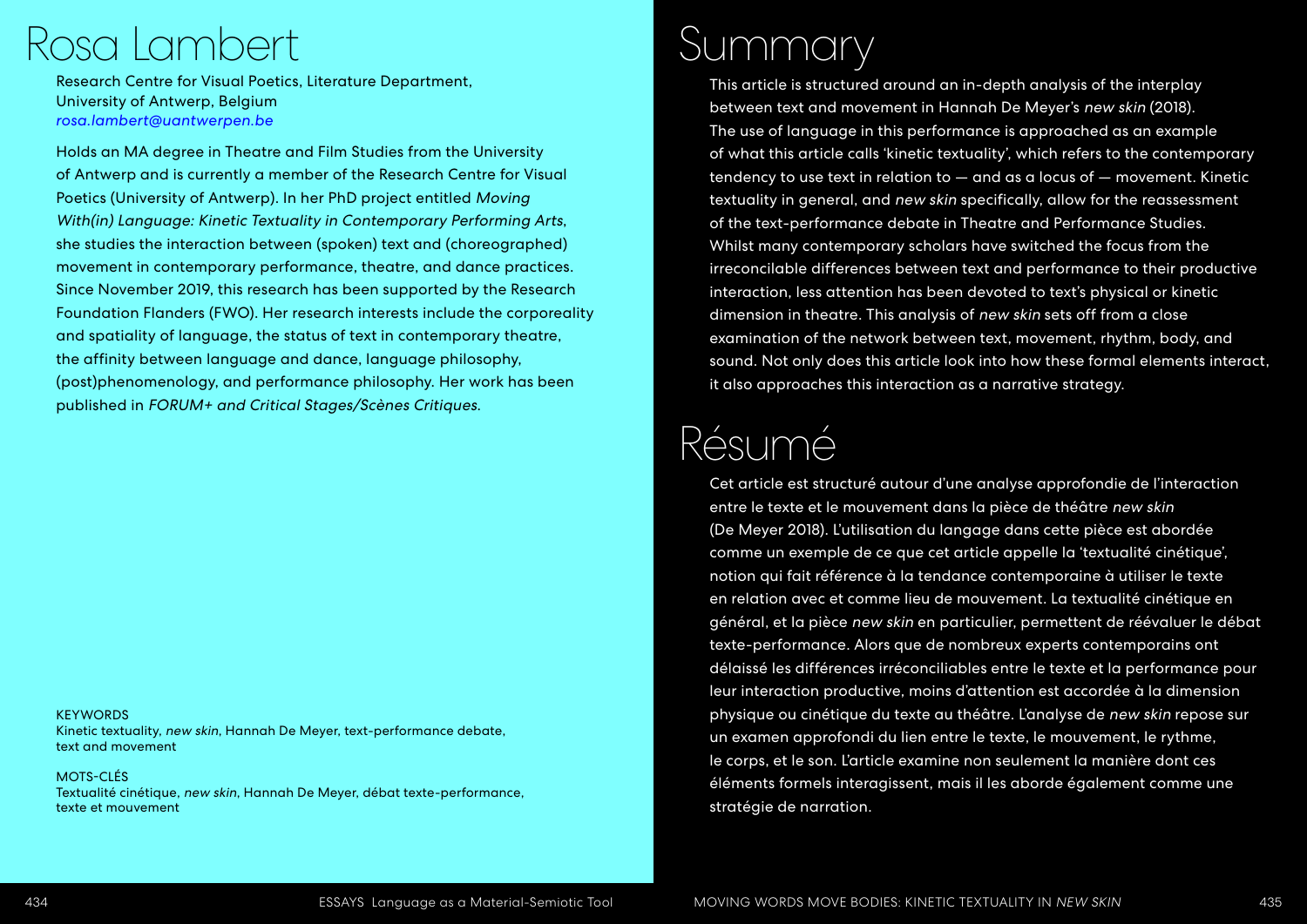



Metre has another mode of action not hitherto mentioned. There can be little doubt that historically it has been closely associated with dancing, and that the connections of the two still hold.

(Richards [1924] 2004: 131)

The process of expression (…) brings the meaning into existence as a thing at the very heart of the text, it brings it to life in an organism of words, establishing it in the writer or the reader as a new sense organ, opening a new field or a new dimension to our experience.

(Merleau-Ponty [1945] 2002: 212)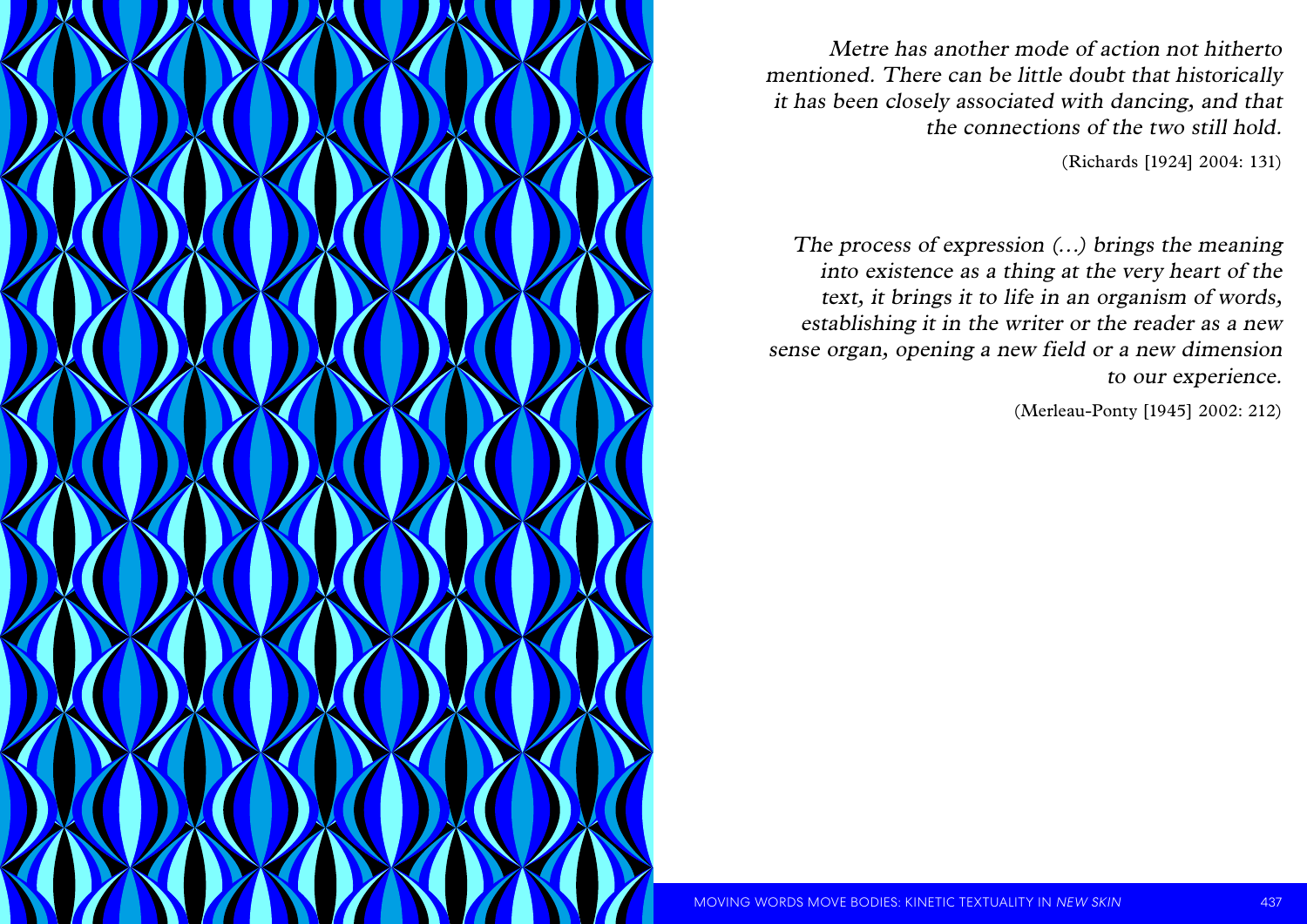words behave like triggers for movement, similar to music that instigates a body to dance. For that reason, these performances, not unlike Richards' quote, blur the dichotomy between text and performance their dynamics take place at the very intersection of the two.

I use the term 'kinetic textuality' to characterise the vivid and intriguing interaction between the movements of written text and bodily movements within performance.**<sup>1</sup>** The adjective 'kinetic', which derives from the root word *kinetikos* in Greek, itself formed on the word *kinetos* to mean 'move', is used in this context with the aim to draw attention to the heightened affinity between language and movement as portrayed within these artistic experiments. In my use of the term, 'textuality' covers both speech and writing, so 'kinetic textuality' permits us to describe the kinetic quality discernible on both the stage (through its interaction with voice and the moving body) and the page (by emphasising compositional qualities, such as rhythm). As a whole, the term 'kinetic textuality' allows us to grasp both the kinetic dimension of theatrical speech and to unveil and emphasise the bodily and spatial aspects of staged writing.**<sup>2</sup>**

An intriguing example of kinetic textuality can be found in the performance *new skin* (2018), written, created, and performed by Belgian theatre artist Hannah De Meyer. In this performance, De Meyer's specific bodily movements continuously reverberate with the rhythmic text she utters. The use of kinetic textuality is her central artistic strategy to make a gentle but powerful political statement: fuelled by her reading of critical race theory and (eco)feminist theory, *new skin* is rooted in De Meyer's outspoken indignation towards racial, sexual, and

→ 1. In his article 'Kinetic Texts: From Performance to Poetry', Matt Cornish coins the notion 'kinetic text' to refer to the non-representational identity of experimental theatrical writing in the contemporary German performing arts scene, whereby he points to the difficulties of printing these pieces of writing into a play-text. The term 'kinetic text' allows Cornish 'to capture how they [kinetic texts] abjure mimesis' (2015: 305). Even though I will, in a similar move, try to move beyond (yet not fully abandon) the mimetic impulse of theatrical writing and focus on the 'unique literary qualities of poetry from performance' (*ibid*: 304), my use of the term kinetic text*uality*, differs slightly from Cornish. Kinetic textuality does not refer to a specific genre of plays and more specifically emphasises the mutual relation between text and *motion*.

It might seem odd for a New Critics scholar such as I.A. Richards to trace textual metre back to *dance*, as he does in the first epigraph above. While Richards' literary criticism was primarily concerned with the text and nothing but the text as a self-contained and self-referential object, in his comparison it is suggested that a performative, even kinetic, energy can reside within texts. Recent theatrical and choreographic experiments seem to affirm Richard's speculations. The connection between dance and textual rhythm often resurfaces in performances where text is used as a form of and a means towards *movement*. As the analysis that follows will argue, these experiments take place on both the level of the text and of the performance. On the level of the text, artists 'choreograph' words by creating rhythmic compositions. Meanwhile, on the level of performance their 'moving' words interact with specific (spatial) movements of their body. Artists such as Mette Edvardsen, Hannah De Meyer, Abke Haring, Daniel Linehan, and Alma Söderberg, amongst many others, frequently use compositional strategies that blossom in diction and trigger a sense of movement in text: they emphasise inner rhymes, musicality, rhythm, harmony, and dissonance. Simultaneously, by integrating bodily movements into the wording of their texts, their

instance Kim Knowles' 2015 article 'Performing Language, Animating Poetry: Kinetic Text

### Introduction

**<sup>2.</sup>** The notion of 'kinetic text' is developed and studied in Film Studies as well. See for in Experimental Cinema' where the author unravels the aesthetics of kinetic texts in experimental film and traces them back to their genealogical roots in modernist and futurist poetry and art.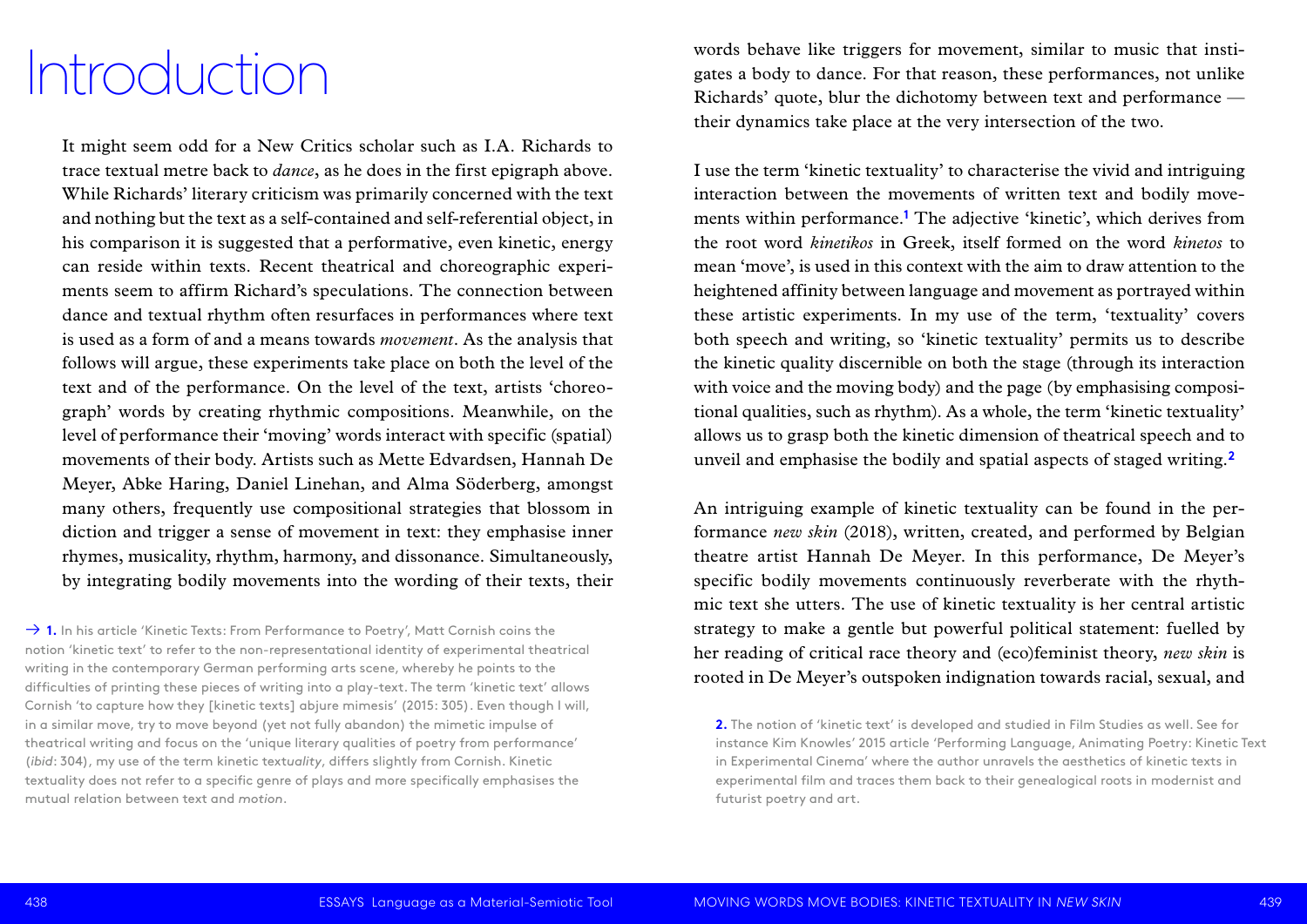torches burning down' (*new skin*, 37) or tells them to 'look around, where have you landed? You are in a land where everything points down, down to the earth' (*new skin*, 17). She also tells the audience a few personal stories, for example about the death of her grandmother or about her own birth. She infuses her personal memory with earthly memories and creates an entangled web of connections between herself and her surroundings. The imaginative world that unfolds during the piece hinges primarily on words and movements, supported by music and light effects. The empty stage contrasts heavily with the dense storyworld that is created in the audience's minds: *new skin* makes tangible how theatrical writing can 'transform the nowhere of the stage into a specific location' (Worthen 2010: 205).

Since the interlacing of words and movements in *new skin* is predicated on text's twofold condition as both an embodied and written sign, the following reading of the performance will be structured with this ambiguous status in mind, which will eventually unveil the dynamics of kinetic textuality as it figures in this specific performance. First, I will examine the features of kinetic textuality in light of the debate on text and language in Theatre and Performance Studies. Since kinetic textuality requires giving more serious attention to the role of embodiment in theatrical writing, I will then specify how my understanding of kinetic textuality is profoundly shaped by a Merleau-Pontian framework on language and speech. This theoretical examination offers the necessary background to consider the different formal characteristics that underlie kinetic textuality in *new skin* as text and as performance. An analysis of how rhythm is established in the text will be followed by a consideration of the various connections between textual and bodily movements in performance. Further, I will demonstrate how the interactions between textual and bodily movement as exposed in *new skin* draw attention to the centrality of sound within this phenomenological interaction. Once *new skin*'s artistic interventions in terms of the

environmental abuse. 'This indignation can be a transformative power. I'm fascinated by how life-threatening situations provoke resilience and imagination' (De Meyer n.d.: para. 3 of 3; my translation). *new skin* is presented by De Meyer as an invitation to pursue a way of thinking that differs profoundly from the predominantly Western, rational, and neoliberal paradigm — the paradigm in which abuse and terror have been conducted and legitimised on a massive scale. Offering a sharply contrasting alternative to this Western narrative, De Meyer's performance seeks to provoke an imaginary world in which a far-reaching sense of interdependency prevails. At the same time, kinetic texutality works as the central artistic strategy to give her 'eco-feminist statement' (Coussens 2019: para. 9 of 10) an energetic, gentle, and spirited dimension.**<sup>3</sup>**

This article will not so much focus on the way in which De Meyer incorporates the aforementioned critical voices into her performance (text), it will rather be centred around the formal strategies that underlie her use of theatrical writing as a way to appeal to the imagination of (the body of) the spectator. By using the two primary theatrical vehicles of kinetic textuality — language and movement — she composes and performs a meandering and associative monologue, in which we only see De Meyer talking and moving. There are no images, no décor, and no objects in the space. In her other performances as well, De Meyer has an enthralling way of performing: her smooth, elegant, and eerie way of speaking continuously intersects with quirky, alien-like movements. In *new skin*, this performance style is employed to invite the audience on an imaginary journey through various landscapes and memories. For example, with a joyous undertone, De Meyer asks her audience to imagine 'fires [that] run through dry forests so fast they look like

**3.** For an insightful elaboration on how *new skin* engages with (eco-)feminist thinking, see Roels, Lieze. 2019. 'De weerbarstige kracht van het ding: materiële agency in de podiumkunsten', *Etcetera: tijdschrift voor podiumkunsten*, 156: 54-63.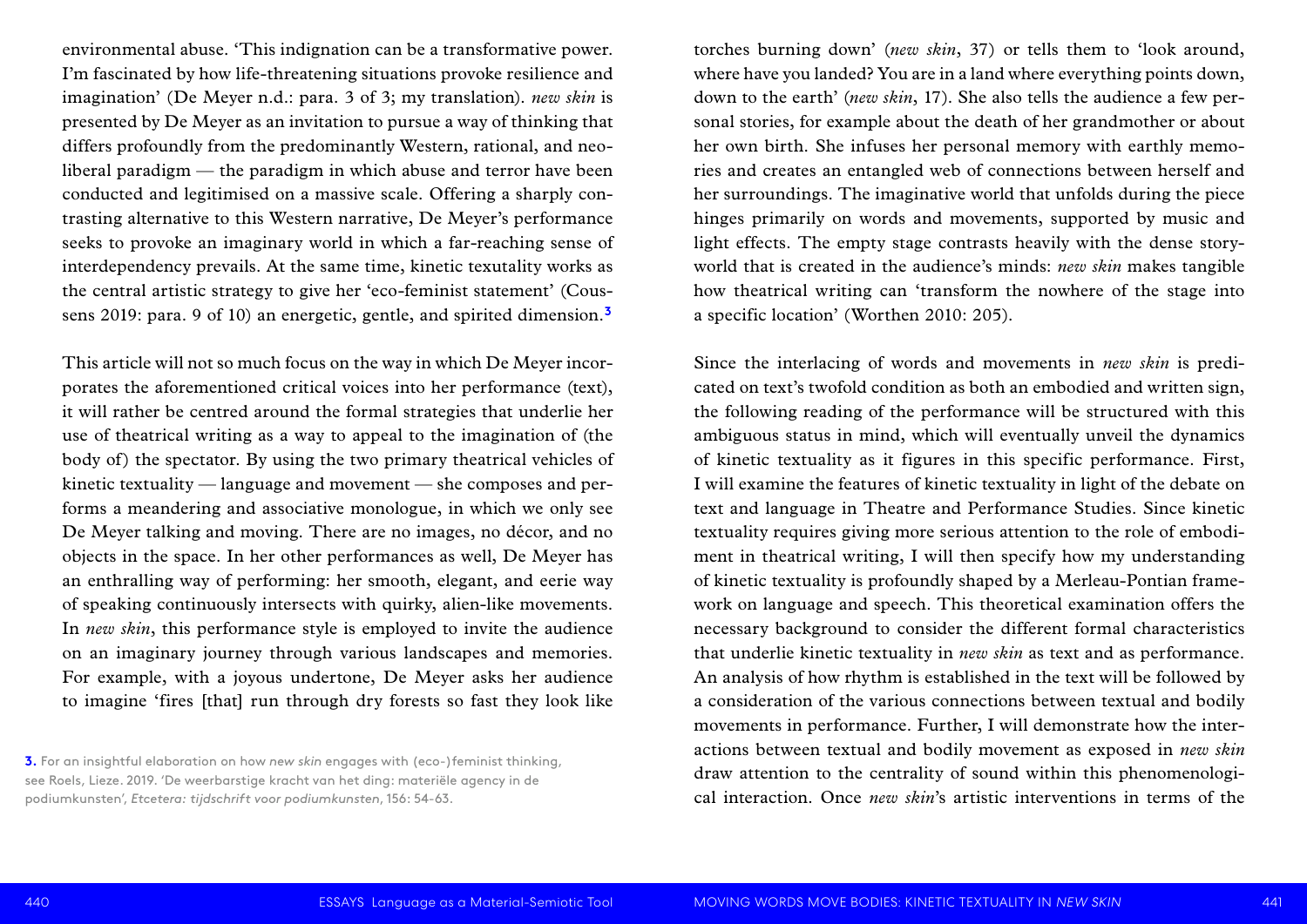of a performance in relation to the text (which dominates performance because it contains the blueprint for performance) continues to distort the relation of text vis-à-vis performance (Worthen 2010: 17). At the turn of the previous century, along with Lehmann's publication of *Postdramatic Theatre* ([1999] 2006), the suspicion towards textuality was reinforced. In the first place, this had to do with a large misunderstanding of Lehmann's project — postdrama was often misconceived as a theatre without text (Itler 2015: 247). However, although Lehmann includes textuality in his account on postdrama, his argument does remain structured along a salient binary between text-based and nontext-based theatre (Tomlin 2008: 58) where he 'defines the theatrical against the literary' (Jarcho 2014: 297). These developments have contributed to the notion that text is something stable, permanent, and bodiless, and that it cannot be fitted into the attractive, fleeting, and corporeal logic of the performative, let alone the kinetic.**<sup>4</sup> 4.** See Worthen's first chapter 'From Poetry to Performance' in *Drama, between Poetry and Performance* (2010) for an extensive overview of the approaches towards theatrical Fitted into the attractive, fleeting, and corporeal writing in both New Criticism<br>logic of the performative, let alone the kinetic.<sup>4</sup> and Performance Studies.

To some extent, the contemporary debate is still largely dominated by Lehmann's framework. His typology is for instance often used to analyse how playwriting can expose a postdramatic aesthetics (Barnett 2008; Jürs-Munby 2009; Itler 2015). This explains why many accounts concerning text and language in theatre are primarily preoccupied with a metaphysics of presence and representation. The view of Jarcho, whose work I will discuss in more depth towards the end of this article, is a good example of how the limiting dichotomy of presence and representation can be abandoned (2017: 8). She also conducts close analyses of plays, yet focuses on how their compositional strategies create friction within performance because they complicate performance's logic of the hereand-now. Overall, among contemporary scholars dealing with text and language, there seems to be an agreement that the very friction between text and performance is a productive site for experiment and analysis

composition and the staging of writing are clarified, I further aim to elucidate its effect on the audience. As the second epigraph suggests above, in the act of expression words can become a shared organism between artist and audience. Towards the end of the article, I will unravel this shared organism and argue that kinetic textuality in *new skin* can be interpreted as a narrative strategy that both draws the audience into the story-world of the performance and simultaneously activates their imagination. To do this I will discuss the effects of perceiving movement on stage (in body and in text) and focus on the specificity of *new skin*'s compositional strategies such as the stylistic features of rhythm and the monologic genre. These textual characteristics, as I will argue with reference to North-American theatre scholar Julia Jarcho's insights on the theatricality of writing, emphasise the 'writtenness' of the text and thereby stimulate the engagement of the audience.

Before delving into kinetic textuality in *new skin*, it may be useful to contextualise kinetic textuality within the broader discourse on the relationship between textuality and performativity in Theatre and Performance Studies. The story often goes that the unease around this relationship originated during the foundation of Theatre Studies as a discipline at North-American and European universities. This new discipline primarily wanted to dispose of the textual bias that characterised the literary studies from which it sought to emancipate itself (Philipsen 2017: 100). The discomfort with text and language resurfaces later in Performance Studies, whose founding scholars reinforced an antithetical relation between text on the one hand and performance on the other (Worthen 2004: 18). An overall anxiety around the 'faithfulness'

## Text-Performance Split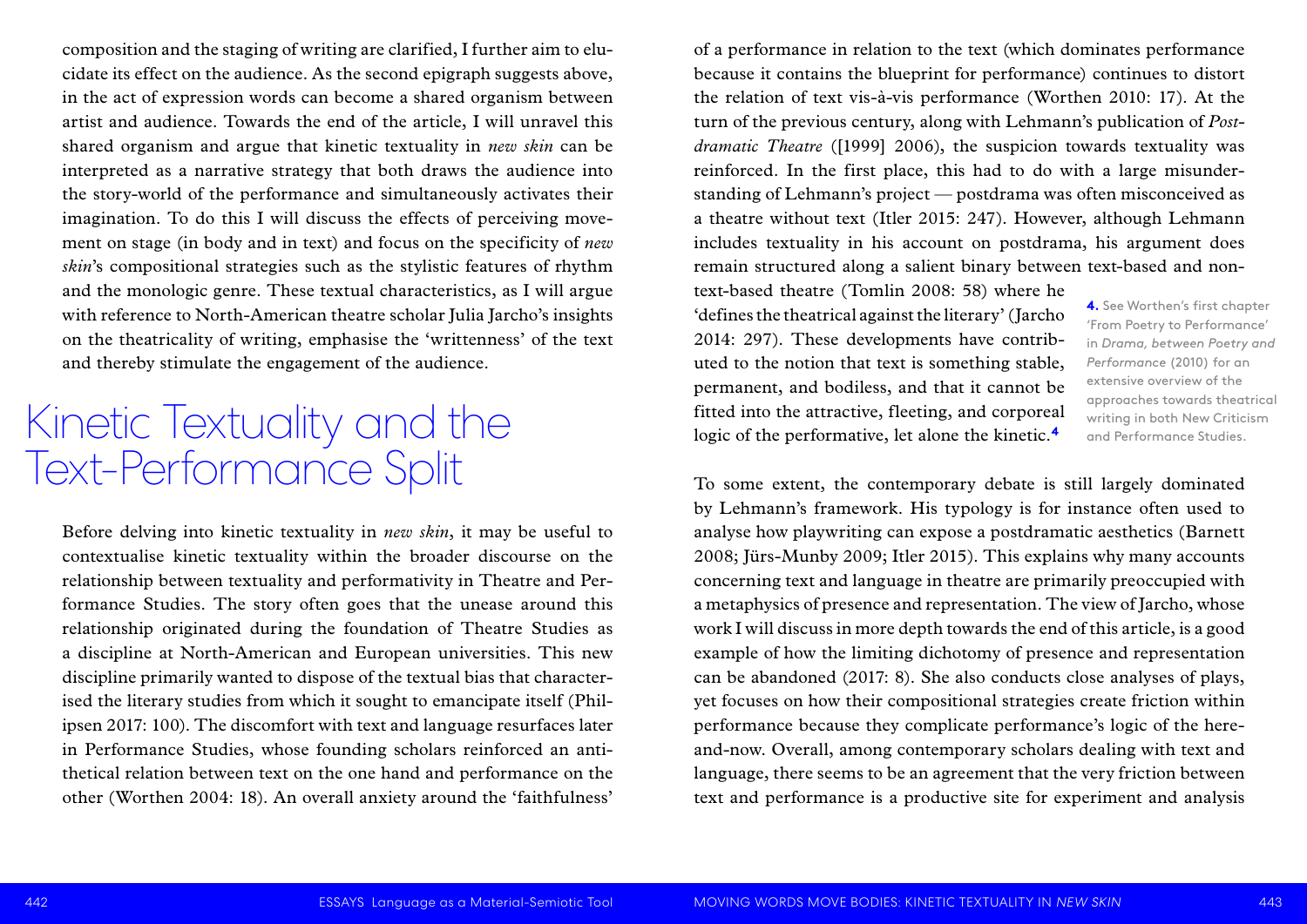My analysis of kinetic textuality as a performative feature that portrays the interaction between text, movement, rhythm, body, and sound is highly influenced by the phenomenological work of French philosopher Maurice Merleau-Ponty. His thinking allows us to take the simple observation that theatrical writing is always already 'an encounter with embodiment' (Worthen 2010: 76) seriously.**5** Since the intricate intertwinement of body, language, and the material world is a fundamental concern within Merleau-Ponty's philosophy, his work offers the tools to navigate between text, movement, rhythm, body, and sound as they interact in *new skin*. For that reason, I will first briefly consider his reflections on speech and language, in order to explicate the main theoretical groundwork that underlies my conceptualisation of kinetic textuality.

Merleau-Ponty's writings are situated within the phenomenological tradition, the first seeds of which having been planted by German philosopher Edmund Husserl. Merleau-Ponty — drawn to Husserl's work and aspirations to move beyond a Cartesian worldview — further developed a mode of thinking that countered the prevailing philosophical assumption at the time that the mind can be separated from the materiality and

(Jürs-Munby 2010; Meisner and Mounsef 2011; Vanhoutte and Swyzen 2011; Worthen 2012; Cull 2013; Rodríguez 2016; Sugiera 2016). However, with notable exceptions in the work of North-American theatre scholars W.B. Worthen (*Drama: Between Poetry and Performance* 2010) and Stanton B. Garner (*Bodied Spaces* 1994), few scholars explicitly address the relation between text and body within the interaction between text and performance, or only mention embodiment in passing. In the context of kinetic textuality, however, a central focus on embodiment is necessary since kinetic textuality evolves around the interplay between textual and bodily movement.

It is because the interconnection of textual and bodily movements leads us beyond predominant thinking on theatrical writing that kinetic textuality is a suitable avenue to assess the relationship between text and performance from the perspective of embodiment. By introducing the term 'kinetic textuality', I not only wish to draw attention to a contemporary tendency in the performing arts, I also aspire to respond to the reduced attention for embodiment in contemporary scholarship on textuality. The affinity between language and movement in *new skin* is portrayed by means of a careful composition of the interaction between the performative elements of text, movement, rhythm, body, and sound. For that reason, this performance requires an analysis in which embodiment functions as a sine qua non condition of theatrical writing and in which the reciprocal and dynamic assemblage between text, movement, rhythm, body, and sound is foregrounded. This implies that we cannot consider text without movement, sound without rhythm, or body without text, etc. To phrase it differently: a thoughtful assessment of kinetic textuality in *new skin* compels a mode of textual and performance analysis that moves beyond the aforementioned scholarly tendencies in the study of staged writing.

### Kinetic Textuality and Merleau-Ponty

**5.** In my understanding of the network that constitutes kinetic textuality, I also linger on what Belgian dance scholar Rudi Laermans has called 'dance in general', a notion he uses to account for contemporary dance's interest in the assemblage of human and non-human movement. 'In such a performance', Laermans explains, 'not only the human body but also sound, imagery or light are treated as media of dance, as having the potential to produce a variety of movements and poses' (2008: 10). Similar to my conception of kinetic textuality, Laermans' 'dance in general' does not place the performing body as the central focus of the performance but rather emphasises the mutual cooperation of different performative elements.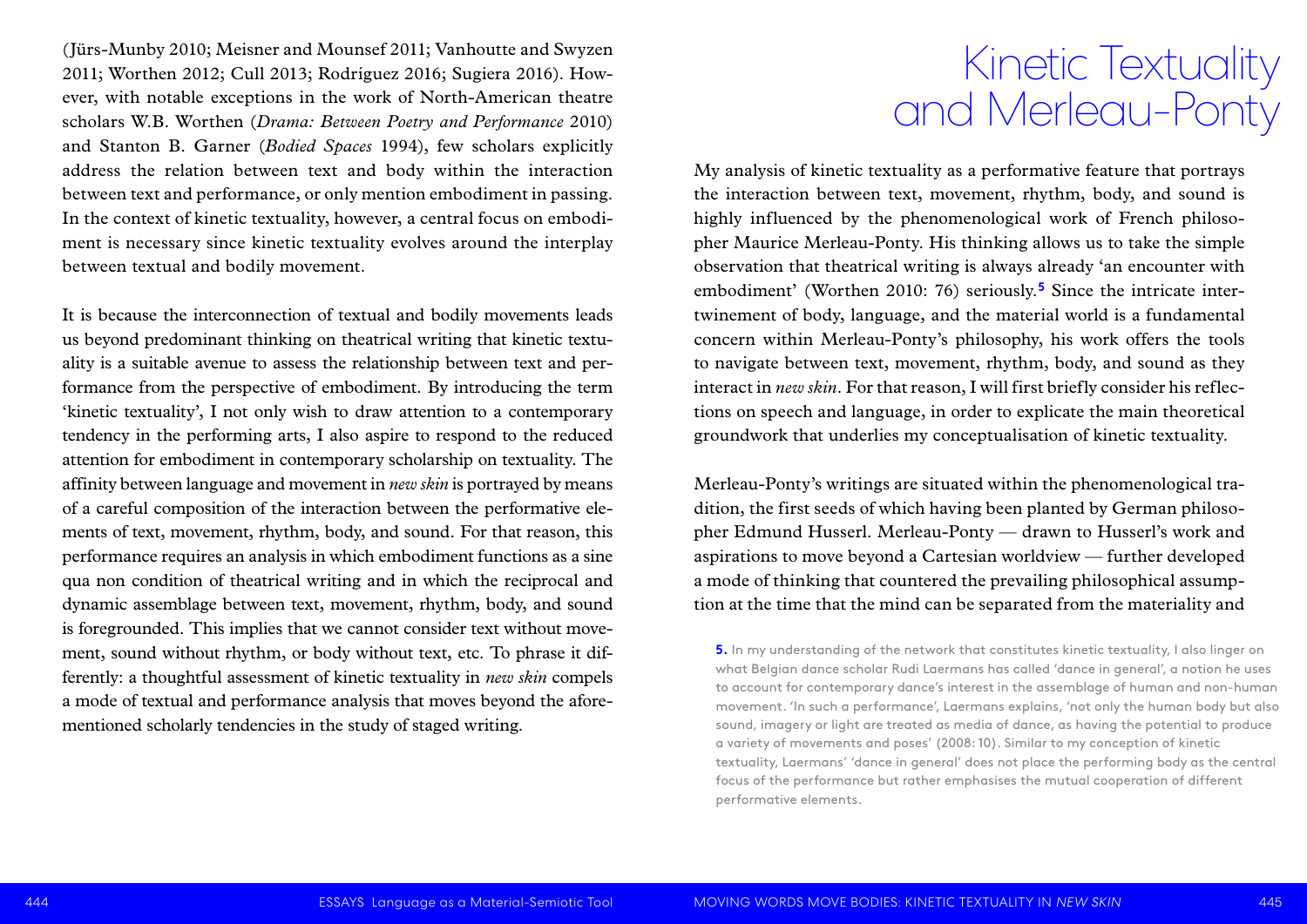

*new skin*, by Hannah De Meyer, performed by Hannah De Meyer © Dries Segers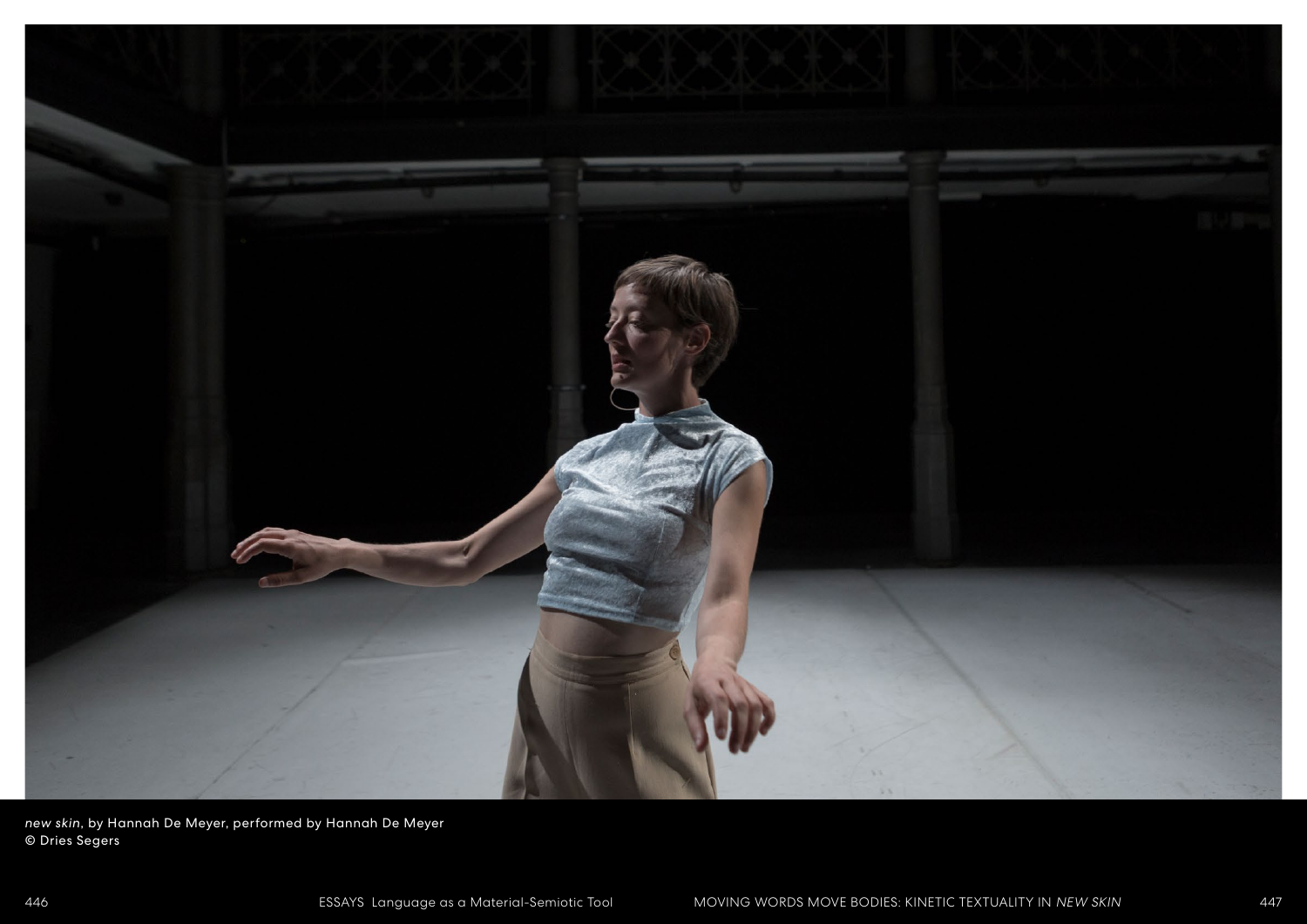In speech, the meaning of a word is not communicated merely through the word itself, rather 'the meaning of words must be finally induced by (…) a kind of deduction from a gestural meaning, which is immanent in speech' (Merleau-Ponty [1945] 2002: 208).

The common ground between speech and gesture to which Merleau-Ponty points here is crucial for my understanding of kinetic textuality. His reflections elucidate that speech cannot be thought of in isolation from embodiment and movement and that speech fundamentally structures our way of being (and moving) (Merleau-Ponty 1964: 43). Merleau-Ponty positions the speaking body right in the middle of Saussure's network and gives a phenomenological (and primarily embodiment-oriented) twist to it. His reflections on language mark the contours of a network not only between signs but also between the body and the world. For this reason Merleau-Ponty's work ties in with the intersection of language and the (moving) body in kinetic textuality and offers valuable insights to reassess the stakes of the text-performance debate in Theatre and Performance Studies.

Now let us return to *new skin* and imagine that we are gathered together in the theatre space where De Meyer's monologue is about to begin. *new skin* does not communicate the inner thoughts of a character, the text is rather a poetic and associative piece of writing. Instead of offering a clear-cut storyline, *new skin* meanders freely. By explicitly addressing us through the recurrent personal pronoun 'you', De Meyer actively encourages

lived experience of the body (Coole 2008: 85; Murray and Holmes 2013: 345; Dreon 2016: 54). Even though their central line of inquiry was a careful and precise observation on the interaction between the embodied subject and the world, a considerable amount of Merleau-Ponty's writings were also devoted to language and speech. His phenomenological analysis of language and speech substantially contributed to an understanding of the world and the body outside the Cartesian paradigm and to a more dynamic conception of the interaction between the (moving) body and its environment (Lewis 1966: 35; Adams 2008: 160; Apostolopoulos 2018: 355). Merleau-Ponty's interest in language only increased throughout his career. Towards the end of his life, language was no longer simply an element that provided access to the experience of the world, it now functioned as a model upon which he mirrored his understandings of perception, being, and consciousness.

Influenced to a great extent by linguist and semiotician Ferdinand de Saussure, Merleau-Ponty's reflections on language depend largely on the structuralist notion of signifying networks (Adams 2008: 157; Silverman 2008: 104; Hayden 2018: 423). As Merleau-Ponty explains himself — 'meaning appears only at the intersection of and as it were in the interval between words' (1964: 42). Thus here meaning is dependent on and constituted within a *network*. A crucial difference between Saussure and Merleau-Ponty is the latter's emphasis on embodiment: the continuous interaction between language and body is foregrounded in his attempt 'to restore to the act of speaking its true physiognomy' ([1945] 2002: 211). This interaction takes place on two levels: language, on the one hand, structures and fundamentally impacts our bodily experience of being-in-the-world (Merleau-Ponty [1945] 2002: 210), while the body, on the other hand, plays a crucial role in the communication of meaning in speech. Merleau-Ponty 'insists that bodies are not mere vessels of minds or vehicles of intellectual messages, but also actively evoke, interpret and transform meaning' (Adams 2008: 153).

Theatrical Writing in and as a Network of Movement(s)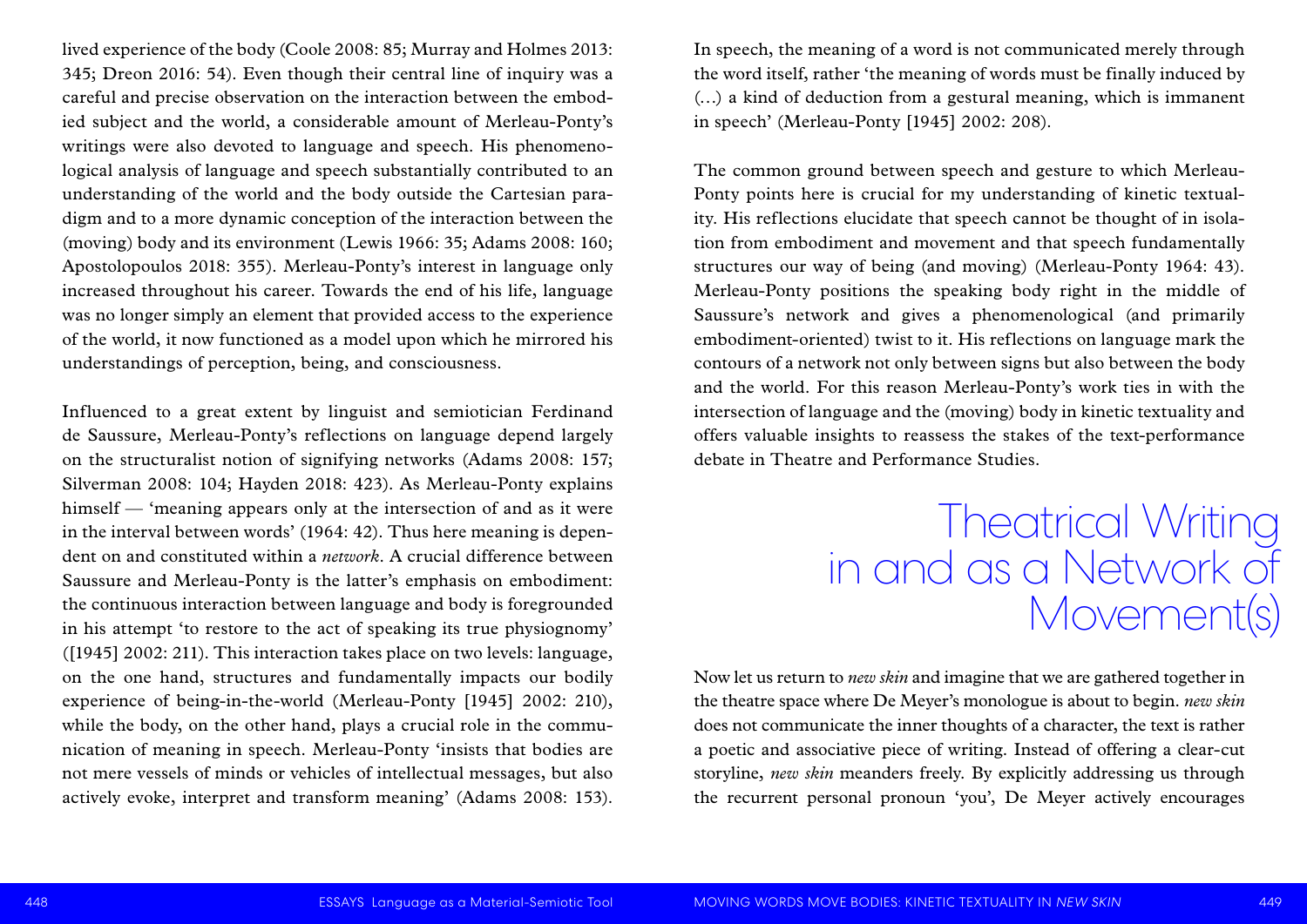you start digging you dig into the ground and digging into the earth is like digging through time layers and layers of rocks layers and layers of time and you you dig for hours you dig for days for weeks for months for years you keep on digging back in time (*new skin*, 31-32)

In this excerpt, the repetition of the words 'dig', 'digging', 'layers', and 'for' establishes a certain repetitive cadence. Rhythm, then, is provoked by the rupture between 'you dig for hours, you dig for days', followed by a new set of repeated constructions, 'for weeks, for months, for years', then again followed by 'you keep on digging back in time'. Richards explains that 'rhythm and its specialised form, metre, depend upon repetition, and expectancy' ([1924] 2004: 122). After reading or listening to repetitive patterns, readers or listeners come to anticipate that repetition and rhythm emerge out of the text's *failure* to meet these expectations (*ibid*: 128). The reason could be, again according to Richards, that 'the mind after reading a line or two of verse, or half a sentence of prose, prepares itself ahead for any one of a number of possible sequences, at the same time negatively incapacitating itself for others' (*ibid*: 122). Thus the 'departures from and returns to the pattern has come to be regarded as the secret of poetic rhythm' (Richards 1930: 227).**6** Interestingly, in this excerpt, the 'fixed point of orientation' (*ibid*: 231) that structures the repetition and establishes an anticipation, switches

us to use our imagination. For example, in the beginning of the piece, De Meyer asks us to picture absence, 'absence with no face, absence with no name' (*new skin*, 9). This absence becomes filled with a 'tiny crumble of light' that 'grows bigger and bigger' until 'you can see water, land, fires burning the land, and waves rising and crashing and tumbling across each other'. After a 'bang', De Meyer tells us that 'you're in a body now' (*new skin*, 10-11). Now that we are (imaginatively) reborn and that we have an (imagined) world in which to live, she takes us on a journey through various (imaginary) landscapes. Together with De Meyer, we walk through forests, valleys, museums, and caves, until we are offered a place to rest in a hole in the ground. While we are sleeping, De Meyer tells us two stories: one about an astronaut that is connected to the earth through an umbilical cord and one about her own birth. Her text is written in a diegetic rather than a dramatic or dialogic — mode of narration. De Meyer's invitation to imagine various sensations and images in our minds and bodies is reminiscent of meditative practices, where an appeal to our imagination works to activate sensations in our bodies and to restore corporeal awareness. Importantly, *unlike* in most meditative practices, we do not close our eyes: while imagining the various scenes that De Meyer describes, we simultaneously notice how De Meyer moves on stage. Sometimes she fluidly follows the cadence of the text by slowly shaking her upper body from left to right; sometimes she vividly and brusquely reacts to the words by moving her torso in a strange bend. Through both the text and the movements, a fictive (although not dramatic since the text does not function as the speech of a dramatic character) universe is created.

*new skin*'s use of kinetic textuality makes tangible how language can accommodate and portray a sense of movement *in* text. In De Meyer's writing, this movement is primarily evoked through the stylistic feature of **rhythm**. In the following excerpt, the movement described in the text of digging is evoked through and further enhanced by the movement of the textual rhythm.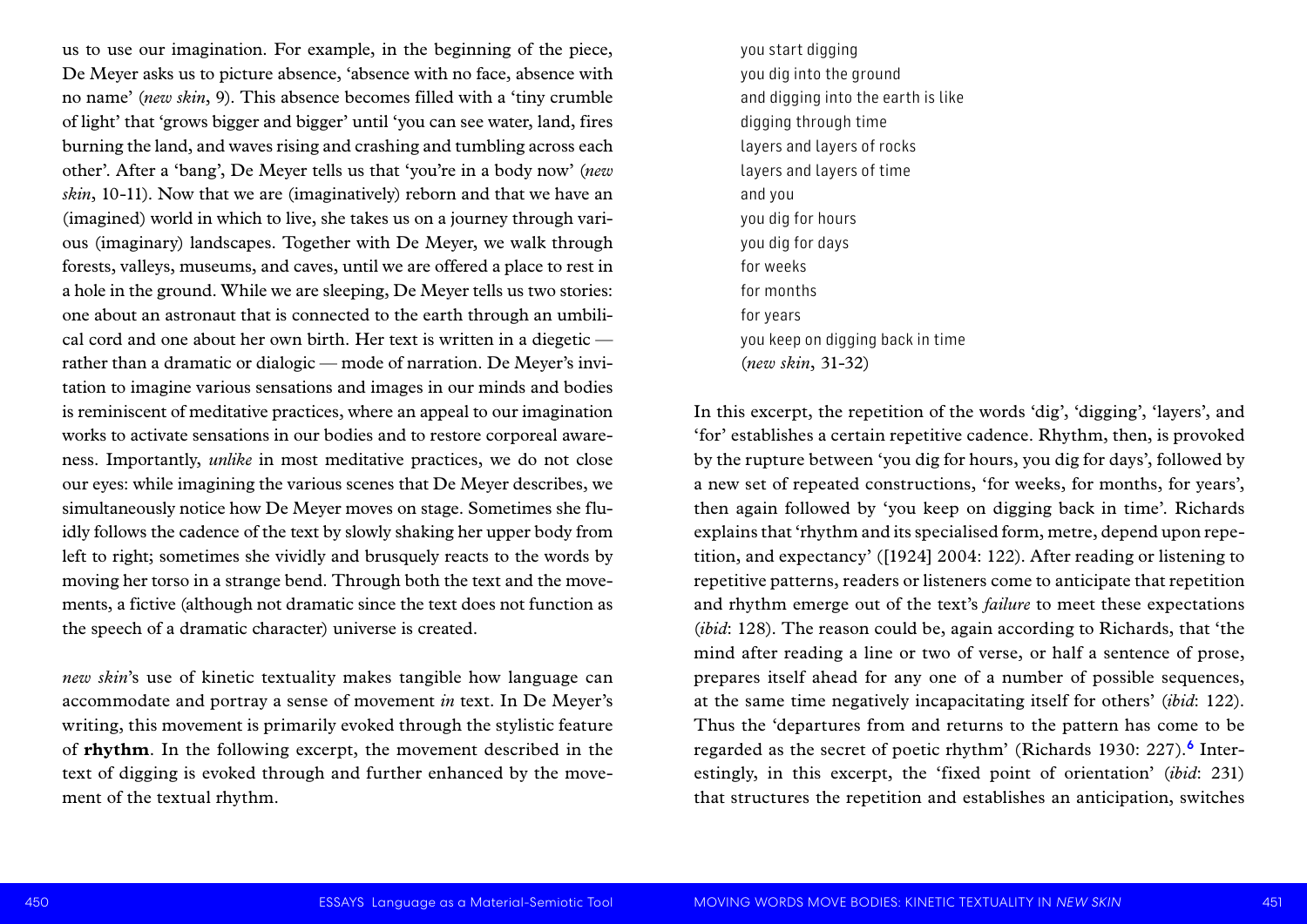For example, when she asks the audience to imagine a painting of 'two men holding sticks, hitting each other with sticks, giving blow, dodging blow, giving blow, dodging blow' (*new skin*, 12-13), her head alternately moves to the right and then to the front. She does not literally mimic the movements of the two men but in following the rhythm of the text her movements do evoke the scenery that she is describing. Here the connection between De Meyer's movements and her words is similar to the connection between movements and music: the movements react to the rhythm of the text.

A small amount of movements, on the contrary, relate mimetically to her text. For example, when De Meyer asks us to imagine that we are in a body with no legs, she looks at her own body and legs, or while stating that 'you're in a body now' (*new skin*, 11), she breathes heavily, seems to break out of her body, and looks at her arms and hands that are spread before her. While the majority of the movements mirror the rhythmicity of the text, these mimetic movements directly mirror the content of the text. In these brief mimetic flashes, a connection is made between what her text activates in our (imagined) body and what De Meyer's own body performs on stage. Being immersed in the imaginative world that her words *and movements* evoke, De Meyer on stage suddenly becomes a representation of ourselves as if she is wandering in a world similar to the world in which we are wandering in our minds. These movements add a very precise interpretation to the text, which contrasts with the more open and associative nature of the rhythmic movements.

One specific movement sequence of De Meyer stands out and reappears on a regular basis throughout the performance: she shuffles restlessly with her feet, her upper body moves from left to right, while her head crawls upward and downward. This recurrent (yet each time slightly adapted) movement holds a specific emotional quality, and does not, at first sight, seem to correspond to the text in a straightforward way.

frequently. This increases the pace, the rhythmicity, and also, I would argue, the *motility* of the excerpt: audible rhythm produces or enhances the perception of movement (Merleau-Ponty [1945] 2002: 265). As a result, the meticulous composition of rhythm in *new skin* establishes the first dimension of movement in the performance, one that is located *within* the text.**<sup>7</sup>**

The effect of rhythm on the audience will be further discussed in the next section. For the moment, it is important to emphasise that the rhythmicity of the text interacts with the (moving) body of De Meyer. As such rhythmic movement operates on the visual as well as auditory level of the performance. As the next step in drawing the network of the interacting performative elements in *new skin*, I will now turn to the various **bodily movements** that De Meyer performs while delivering her text and discern the different ways in which verbal movement triggers physical movement in her performance.**<sup>8</sup>** To begin with most of De Meyer's movements directly correspond to the rhythmicity of the text.

← **6.** Although Richards primarily outlines how rhythm emerges through repetition and expectancy, he also admits that the analysis of rhythm is highly dependent on the reader's individual experience: it is something not found in the verse, but as an effect of verse. Rhythm, he writes, 'is not due to our perceiving a pattern in something outside us, but to *our becoming patterned ourselves*' (Richards [1924] 2004: 127; my emphasis).

**7.** The use of rhythm differs here from rhythm in postdramatic theatre, which was theorised by Hans-Thies Lehmann as an important quality of text in postdrama. According to Lehmann, rhythm in postdrama is 'used for the destructuring and deconstructing of story, meaning, and totality of form' ([1999] 2006: 156). It is one of postdrama's primary means to present 'signifiers that have been drained of their communicative character and can no longer be grasped as a part of a poetic, scenic or musical totality of a work' (Lehmann [1999] 2006: 156). This runs counter to *new skin*'s effort to activate the junction between meaning and rhythm.

**8.** De Meyer's movements are not neatly choreographed or pinned down. Her gestures slightly differ in each performance, depending on the impulses that De Meyer receives from the text while performing. There are however some basic bodily reactions and basic movement patterns that were established beforehand and that re-appear in each performance.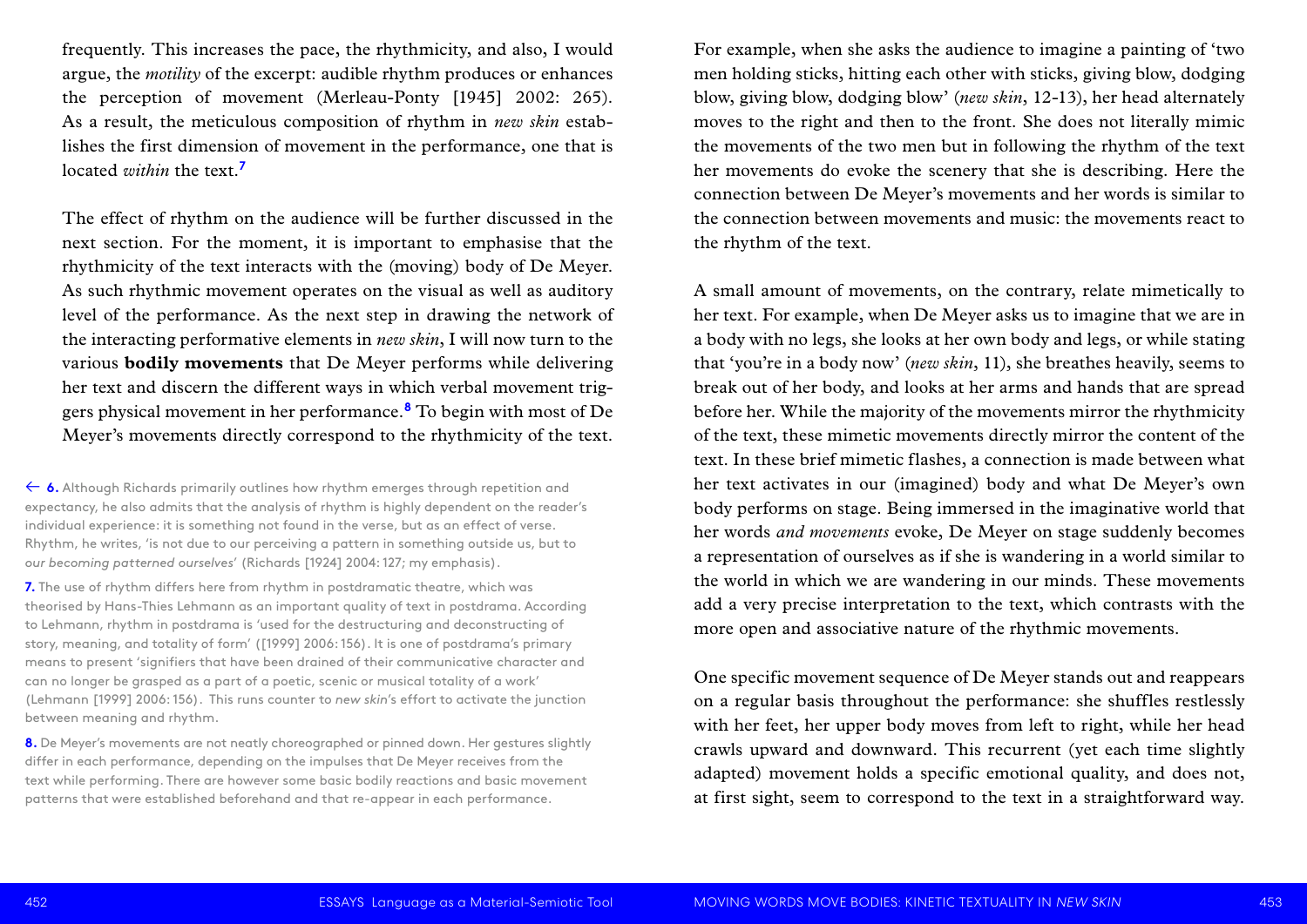messages, messengers coming up from the ground' (*new skin*, 24-25), she slowly moves around without lifting her feet, while bending and moving her upper body around. This section resonates with Merleau-Ponty's reflections on the relation between speech and gestures: 'the spoken word is a genuine gesture, and it contains its meaning in the same way as the gesture contains its [meaning]' ([1945] 2002: 213). The whistles and waves coming from the ground are evoked through movements, which, without the words, would not immediately remind us of whistles or waves and vice versa. The quality of De Meyer's slow yet eager movements contributes to the expression of the quality of the waves. The text's interaction with embodiment is not only limited to the text on stage, we can observe it on the pages of *new skin* as well. The use of the deictic word 'this', for example, in sentences such as 'a video of a man standing in a forest holding a long wooden cane like this' (*new skin*, 13-14) or 'when they lift me out of the womb, I come out like this' (*new skin*, 31), not only triggers the reader's imagination but also reveals that *new skin* is written with an expected and/or previous embodied performance in mind. The entanglement between words and body in performance *and* in writing illustrates that it is impossible to analyse text without paying attention to the body that delivers the text.

Finally, the embodiment of language on stage also relates to specific choices of pronunciation and intonation. A careful observation on the use of kinetic textuality in *new skin* draws attention to the central role of the sounds that carry the words through space.**9** This adds an important layer to the language-body interaction as outlined by Merleau-Ponty. For instance, the excerpt 'branches (…) flung into the sky like weightless, like pieces of paper and then flung down in the lake below'

To grasp the specific quality of this movement, and how it relates to the text she utters, it is necessary to remind the reader of the fact that De Meyer is both the author and the performer of *new skin*. In a personal interview with me, De Meyer explained how particular sentences in the performance text still hold the echoes of the emotions — predominantly pain, anger, and indignation — that she experienced whilst reading the (eco)feminist and anti-racist literature that have inspired her to write and create this piece. The pronunciation of certain words allows De Meyer to activate these emotional and physical memories in her body. These in turn produce *new skin*'s characteristic movements, which are, in other words, essentially provoked by the act of embodying (and digesting) her written text. When De Meyer stumbles around on stage to abruptly and intensely straighten her back and look up to the ceiling, her movements function as bodily and visceral reactions to the texts that inspired her to write *new skin*. These visceral reactions to the uttered words correspond to British-Australian feminist scholar Sara Ahmed's view upon emotions: 'emotions', she states, 'can work in practice by circulating through words and figures and by sticking to bodies' (2014: 217). In *The Cultural Politics of Emotion*, Ahmed outlines how certain emotions can settle upon words, and how these words, infused by an emotional value, have a specific effect on the body that pronounces them. This dynamic explains how emotions (and the critical literature that evoked them in the first place) become incorporated in the entanglement of words and movements in *new skin*. In fact, these movements contain the intertextual traces of her writing and activate the echoes of the critical voices that have inspired her to write this piece.

De Meyer's bodily movements that always seem to emerge *out of* the text — rhythmically, mimetically or emotionally — emphasise the intricate intertwinement of text and body in kinetic textuality. As such, *new skin* illustrates that speech and gestures become part of one continuum. When De Meyer talks about 'whistles like waves, soundwaves, like

pronounce the quotes from *new skin* (either out loud or by activating an inner voice). As such, the specific sonorous quality of the words may become more tangible (and audible).

**<sup>9.</sup>** For this section, I invite the reader to read my descriptions as instructions for how to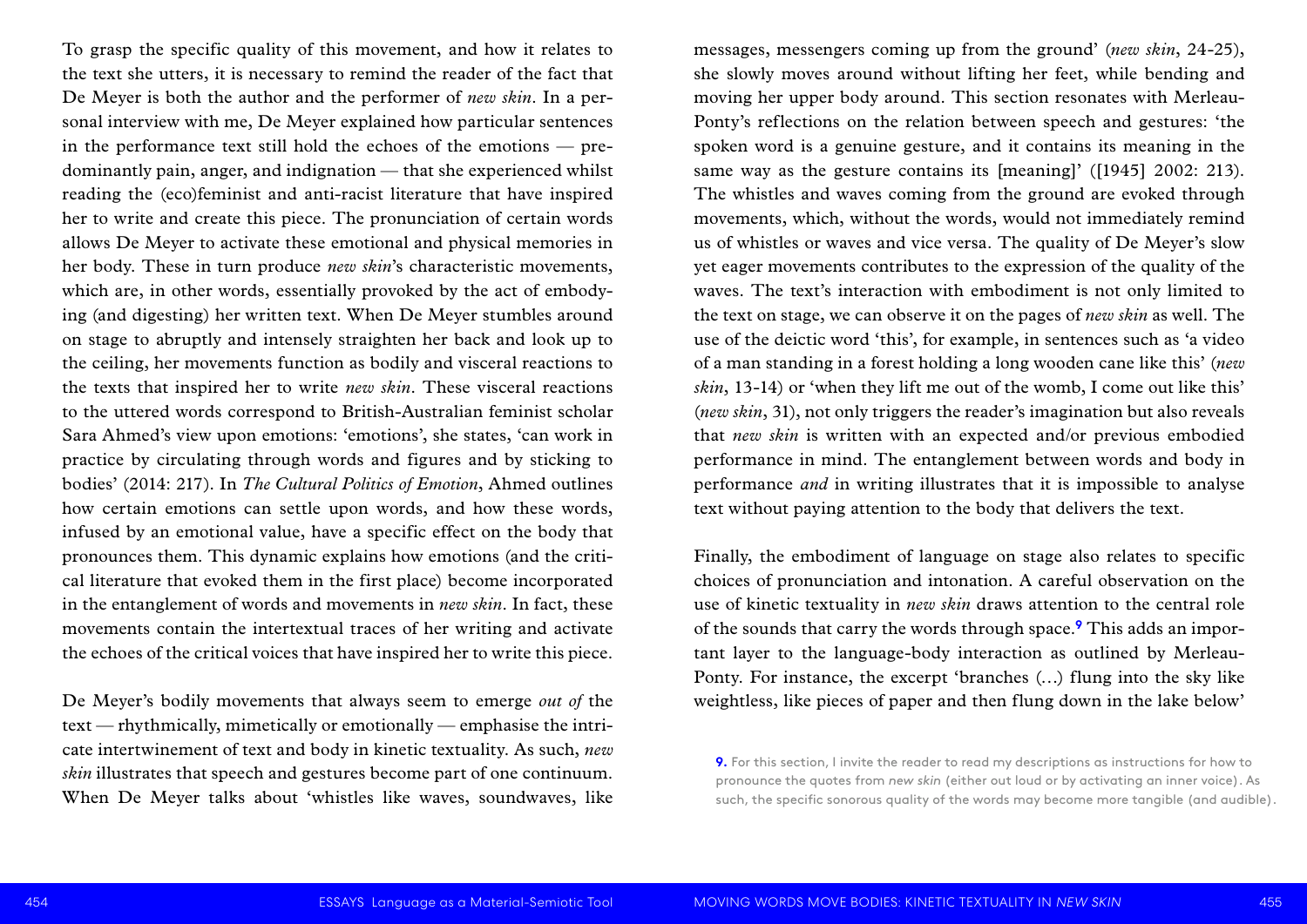is communicated through the relations between the words, rather than through the separate words. The sounds evoked by this sentence, which are pronounced at a slow pace while pronouncing the 'f' 'l', and 'i' letter sounds for slightly longer than the other sounds, contribute to the image and pace of the white flashing lights. De Meyer's movements further contribute to both the rhythm and the meaning of the sentence, which in turn influence the movements. Importantly, and this is what De Meyer's unconventional performance style helps us to recognise, the interactions between text, movement, rhythm, body, and sound are preexistent to the separate elements — they are fundamentally and intricately intertwined. By foregrounding the central role of sound in the interaction between text, movement, rhythm, and body, *new skin* offers an important extension to Merleau-Ponty's reflections on the relation between gesture, speech, and embodiment in the creation of meaning.**<sup>10</sup>**

(*new skin*, 24) demonstrates how sound contributes to the communication of the meaning evoked by the sentence: the way in which De Meyer pronounces the words contributes to the imagery that is evoked through them. The first part of the sentence is pronounced at a higher pitch, which provokes the flying image of the weightless branches. In the last part — when the branches fall down — her pitch falls down as well. *new skin*'s use of sound differs considerably from natural speech that is 'primarily a matter of communication, of a "transparency" toward something that is not itself speech' (Ihde 2007: 156). In De Meyer's performance the sounds do not function as seemingly transparent vehicles that contain semantic meanings but rather they more explicitly draw attention to themselves. De Meyer's conscious use of the power of the sounds of words occurs also in a less literal manner. In the beginning of the performance, when she asks us to imagine a museum, her voice is rather low-pitched, she speaks at a low pace, and her way of speaking is close to singing. These sounds enrich the words with a sacral quality so that the museum is imagined as a very mystical place. Sounds, pitch, tone, and intonation of words and sentences are less used as devices to transform De Meyer into a dramatic character, than as tools to assist us in imagining the scenery that she describes.

As the above paragraph aims to make clear, sound is an essential component of kinetic textuality in *new skin*. It highlights the text's rhythm and interacts with De Meyer's (moving) body. Throughout the entire performance we are enmeshed in the dynamics of words whose meanings are coloured by sounds, movements, and our own imagination. During the pronunciation of the sentence 'interrupted by flashes of light, white flashes, flashes of white light, white lights flashing' (*new skin*, 11), De Meyer slowly moves back and forth with blinking eyes. The phenomenon of white flashing lights corresponds with the rhythm established in the text of a rapid acceleration of repetition and revision of the words 'flash', 'white', and 'lights'. The meaning of the sentence

**10.** For a phenomenological analysis of sound, see also: Ihde, Don. 2007. *Listening and Voice: Phenomenologies of Sound*, 2nd edn (Albany: State University of New York Press). Ihde's post-phenomenological studies of sound and voice are influenced by a Merleau- -Pontian framework concerning speech and language. Where Merleau-Ponty primarily looks at language from the perspective of embodiment and signification, Ihde more explicitly emphasises the auditory quality inherent to the interaction between language and body, arguing that sounds actively contribute to the meanings and connotations of words.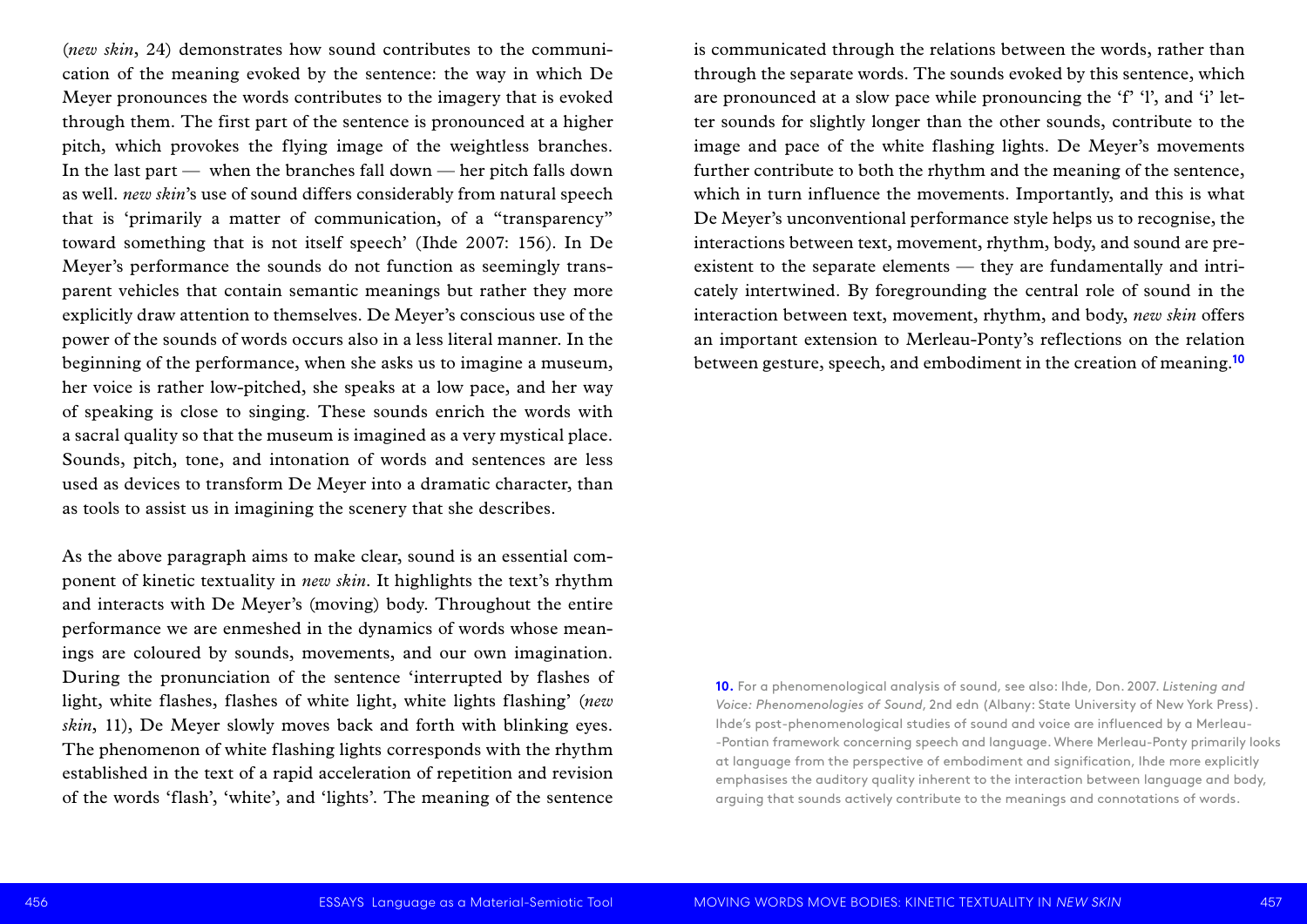

*new skin*, by Hannah De Meyer, performed by Hannah De Meyer © Dries Segers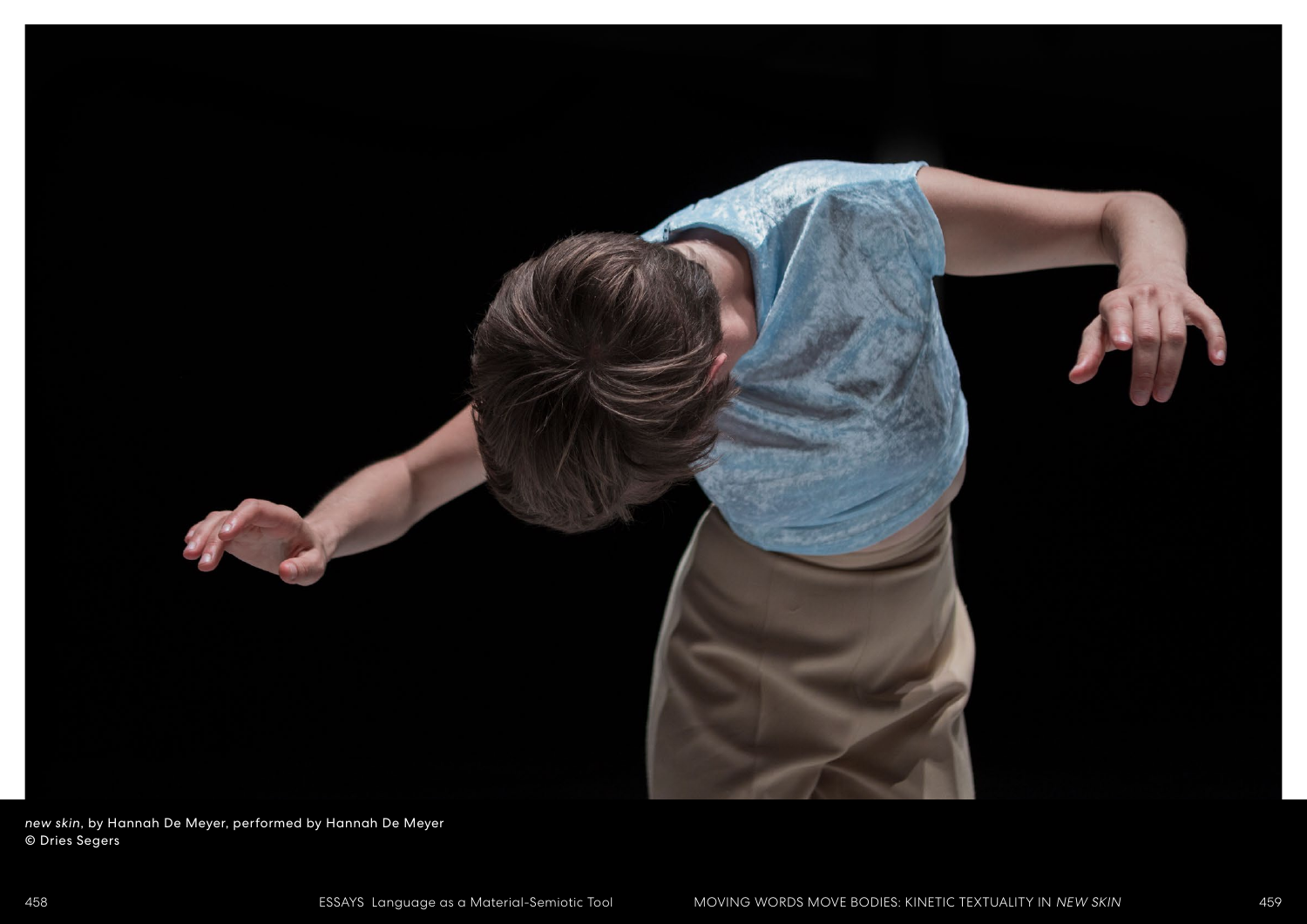During the enactment of this excerpt, we are drawn into the performance by listening to the oscillation between the text's rhythm and by watching the effect of rhythm on De Meyer's body. By voicing this neatly composed rhythmic piece of writing, De Meyer not only communicates its content but also transmits the movement portrayed within the writing towards *our* bodies, the bodies of the audience members. When we digest poetic rhythm, as Richards explains, we experience 'a vast cyclic agitation spreading all over the body, a tide of excitement pouring through the channels of the mind' ([1924] 2004: 127). North-American literary scholar Tenney Nathanson terms this phenomenon 'kinetic identification', which primarily refers to the sensation of movement within the reader's body, resulting from the reader's interaction with a poem that exposes movement in terms of content and/or in terms of composition (2016: 397). As such, by listening to De Meyer's rhythmic piece of writing, we experience the movement that her text portrays.

This transmission of movement is further enforced through her (physical) movements. Although De Meyer does not mimic the movements described in the previous excerpt (she does not perform the action of getting up out of bed, for example), her movements do evoke the scenery of people hurriedly and energetically moving. The pace of her movements slightly increases throughout the fragment: her upper body quietly bounces to the rhythm of her text while her head shakes — first slowly, then heavily — to follow the text's rhythm. The sensation of movement portrayed by De Meyer's bodily movements reaches the audience's bodies by means of what dance scholars call 'kinaesthetic empathy' (Fabius 2009; Reason and Reynolds 2010; Hansen et al. 2017; Garner 2018). Kinaesthesia refers to the 'the proprioceptive sense of movement within our own bodies' (Sklar 2008: 87). Through kinaesthetic empathy, the spectators can register the movements made by performers in their own bodies. This explains 'how dance communicates upon the assertion that viewers actively partake in the same kinaesthetic

Now that I have established the network of interacting performative elements, it is time to consider how kinetic textuality functions as a narrative strategy in *new skin*. As Merleau-Ponty writes, 'words, even in the art of prose, carry the speaker and the hearer into a common universe by drawing both toward a new signification' (1964: 75). It is against the background of the entire network of text, movement, rhythm, body, and sound that we can consider how this 'common universe' is created in De Meyer's performance. To do so, let us turn to another excerpt:

inside you is the echo of a hundred million people moving inside of you moving your body moving their arms shaking their heads people that move move restlessly move in and out of schools move in and out of houses move in and out of work in and out of cars in and out of trains getting up getting up in the middle of the night in and out of bed (*new skin*, 21)

#### *new skin* as a Collective Song: Between Immersion and Critical Distance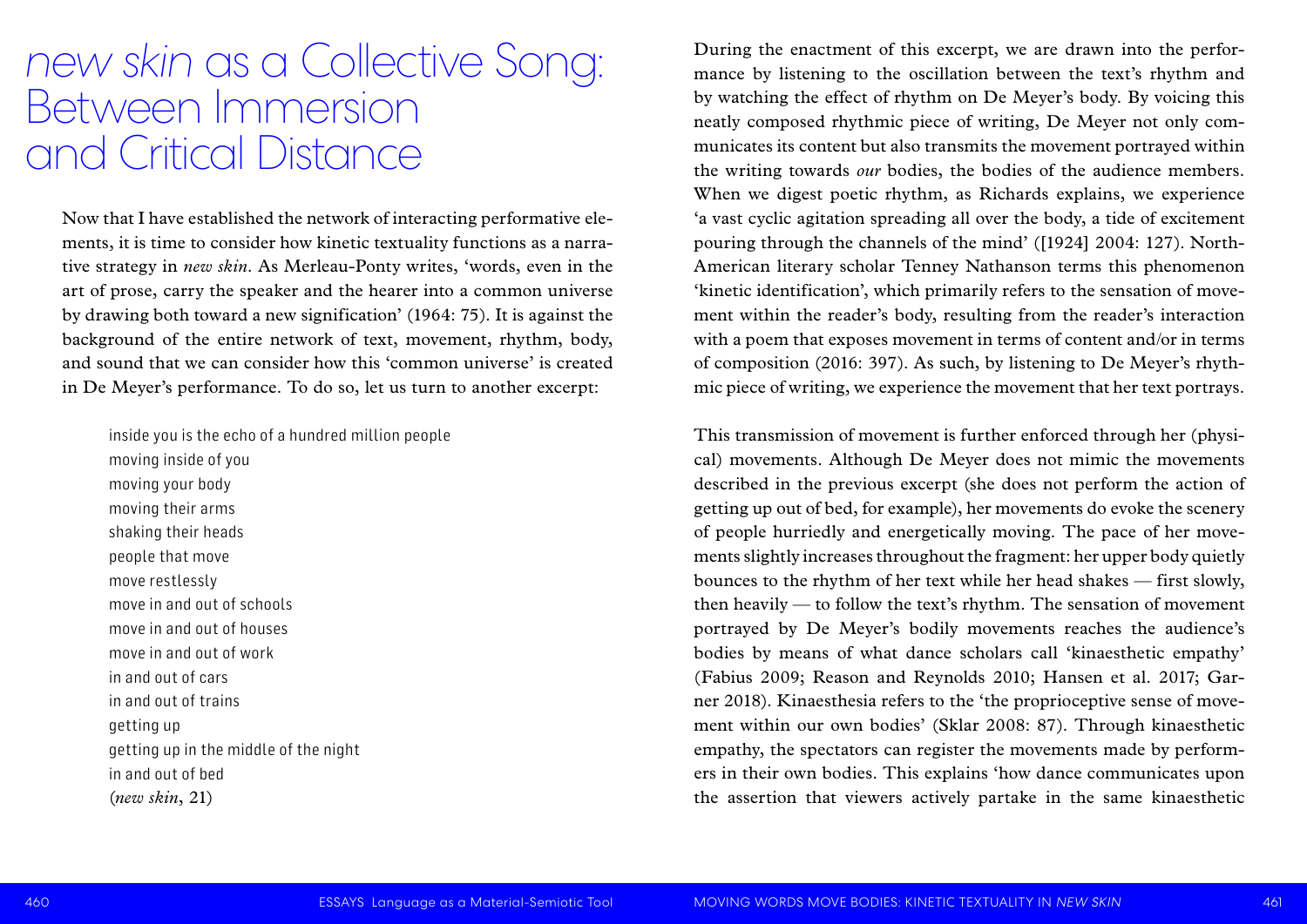a writer — or watching writing — work' (Jarcho 2017: 148). The genre of the monologue, then, following Jarcho, reinforces this quality of writtenness (2017: 181). By adopting certain compositional strategies, monologues can be portrayed as pieces of writing that 'elude our attempts to make meaning. In so doing, they enter the dimension of a content ungrasped and unrealized, a referent that disparages our co-presence by refusing to materialize here and now' (Jarcho 2014: 298). Jarcho's argument indicates how *new skin*'s formal features of rhythm, sound, and monologue profoundly impact the extent to which we, as an audience, have access to the text. Here the inaccessibility and sense of eeriness that results from the rhythmicity and associative character of the text occasionally complicate our immediate access to the text's content and meaning.

Within these moments, where we experience a certain distance between ourselves and De Meyer's performance, we become activated. By not being fully graspable within the here-and-now, the writing leaves room for individual reflection. As such, through the sense of elusiveness that these formal strategies activate, De Meyer's performance further mobilises our imagination. In this way, her compositional strategies tie in with and contribute to the dramaturgical intent of the performance of inviting us to participate in an imaginary journey through various landscapes and memories. In doing this, *new skin* activates rhythmicity and movement to draw us into De Meyer's story-world, yet not in a trance-inducing manner since the elusiveness resulting from the rhythmic and kinetic text counters the hypnotic effect and enhances the text's potential to address our imagination.

experience as the dancers they are watching onstage' (Foster 2011: 7). So when spectators perceive movement on stage, they do not only grasp it visually, through their eyes, but also kinaesthetically, through their own muscular and sensorial system. As a result, the audience's bodies become entangled with De Meyer's moving body. Although they remain seated, the audience's sense of kinaesthesia enables them to move together with De Meyer. It is fascinating how in *new skin* this transmission of movement from the performer to the audience also happens through the text, through the 'kinetic identification' which is pursued by means of the rhythmicity of the text. As a result, *new skin* triggers a kinaesthetic sensation that is simultaneously textual and corporeal, simultaneously lingering on auditory and visual senses, while the spectator's body functions as the mediator in which all these experiences take place.

Even though a hypnotic effect is established through the perception of bodily and textual rhythm and movement, at the same time *new skin* actively engages us to use our imagination. This is primarily accomplished through the use of the recurrent pronoun 'you' as discussed above but is further enhanced by the text's miscellaneous narrative structure that is primarily built around rhythmicality and musicality. These interventions in terms of diction and composition draw explicit attention to the words' materiality and often somewhat less to their content. They thus challenge us in our attempt to keep track of what is being communicated. This extensive use of rhythm and sound in *new skin* affirms what Jarcho would call the text's "writtenness" (Jarcho 2014; Jarcho 2017). By being explicitly portrayed as writing rather than natural speech, *new skin*'s text remains an enigmatic entity 'whose verbal density [will not] dissolve into the immediacy of the performance, because its logic [is] somewhere else, somewhere beyond us' (Jarcho 2017: 206).**<sup>11</sup>** According to Jarcho, repetition and revision, as the means to anchor rhythm, are central vehicles to establish this sense of writtenness in theatrical texts (2017: 131-171). Through this, she explains, we 'find ourselves watching

dichotomous view on text and performance, to which I referred at the outset of this article. Rather, she stresses that theatrical writing is primarily 'writing that demands enactment'

**<sup>11.</sup>** Jarcho's insistence on the friction between the inaccessibility of writing and the immediacy of performance should not be understood as a disguised form of the (Jarcho 2014: 306). The friction between writing and the here-and-now of performance exists by virtue of their mutual involvement.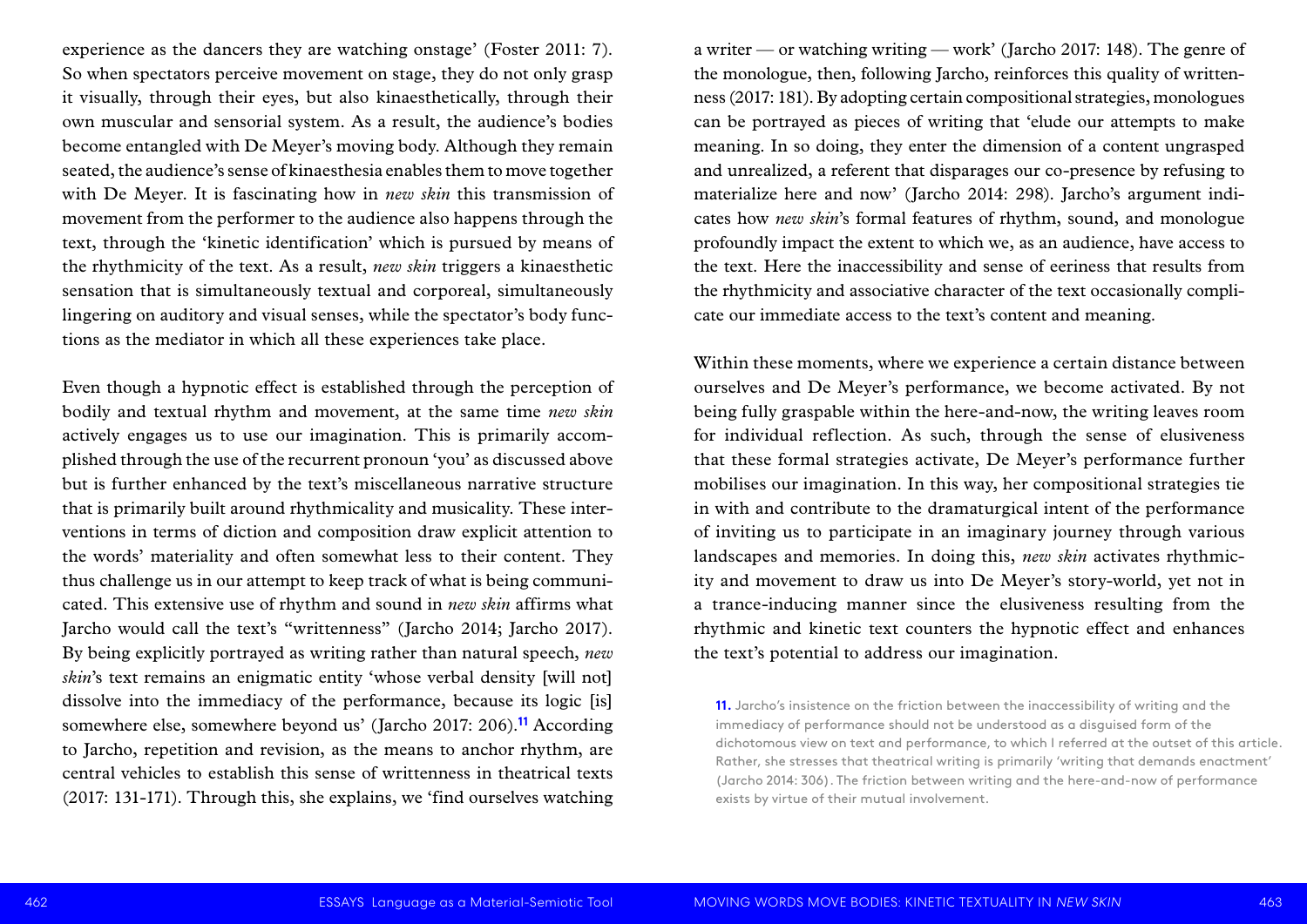Since speech presents itself as writing on stage and performative traces reside within text, this two-fold approach was crucial to analyse the network of text, movement, rhythm, body, and sound in *new skin*. De Meyer, by being both the playwright and the performer of *new skin*, personifies the now commonly accepted intertwinement of text and performance. Her extensive use of bodily movements in relation to a 'moving' text, however, urged me to place more emphasis on embodiment as the locus of this interrelation. By analysing De Meyer's performing style in relation to her specific style of writing, I have demonstrated how text and movement relate to each other in different ways and emphasised the intricate intertwinement of body and language. I have outlined how rhythm operates in the performance and how sound plays a central role in the verbal delivery of writing. In the last part of the article, I approached kinetic textuality as a narrative strategy. Even though rhythm and monologue sometimes establish the hypnotic effect of the performance, they just as much undo this effect by refusing to become fully accessible in the here-and-now and by activating the spectator's individual thoughts. In the ambivalent space between these two divergent effects, De Meyer's performance simultaneously establishes embodied immersion and critical distance. Consequently, by using kinetic textuality in the genre of the monologue, *new skin* moulds, kneads, and weaves an entangled web of images that nourishes the audience's imagination.

The close analysis of *new skin* outlined here has frequently emphasised that the act of speaking is not simply done 'by a mind to a mind, but by a being who has body and language to a being who has body and language, each drawing the other by invisible threads like those who hold the marionettes — *making*  the other speak, *think*, and become what he is but never would have been by himself' (Merleau-Ponty 1964: 19). Above all, in this article, it has been my intention to indicate that any analysis of theatrical language eventually has to take the body seriously — both the body that produces the text through voice and gesture and the bodies of the spectators perceiving the text. •

The two thinkers with whose words I opened this article — I.A. Richards and Maurice Merleau-Ponty — stem from two divergent epistemic traditions, yet both have profoundly shaped the contours of my argument. In her critical and historical analysis of the relationship between text and performance as theorised within theatre and performance scholarship, North-American theatre and literary scholar Julia A. Walker convincingly traces the split between text and performance back to the opposition between the analytic and continental philosophical traditions, arguing that the 'opposition upon which they are founded is essentially the same as that of the text/performance split' (2006: 20). In the analytic tradition, Walker includes New Critic approaches to literature that 'bore within...[them] a bias against explicitly performative genres' (2006: 25). Phenomenologist Edmund Husserl's work epitomises the other position of continental philosophy wherein the focus on subjectivity functions as a crucial methodological strategy. In order to think and move beyond this split between two seemingly irreconcilable stances, Walker explains, it is useful to merge the objective analytical viewpoint with 'an experience of the world as registered within our body' (2006: 39). According to her, this dialectical approach is especially useful for theatre and performance scholars. Not only does it help them to move beyond the textperformance split, they are also dealing with 'an art form devoted to just this kind of oscillation' (Walker 2006: 38). I have sought to adopt this oscillation as a methodological framework through which I looked at *new skin*. It has offered me a way to approach the folds in between text, movement, rhythm, body, and sound, that is the fascinating junction where theatrical (and even choreographic) experiment takes place.

In *new skin* I found an exemplary case of what I call 'kinetic textuality'. This is the tendency to use text in relation to or as a means for movement.

### Concluding Remarks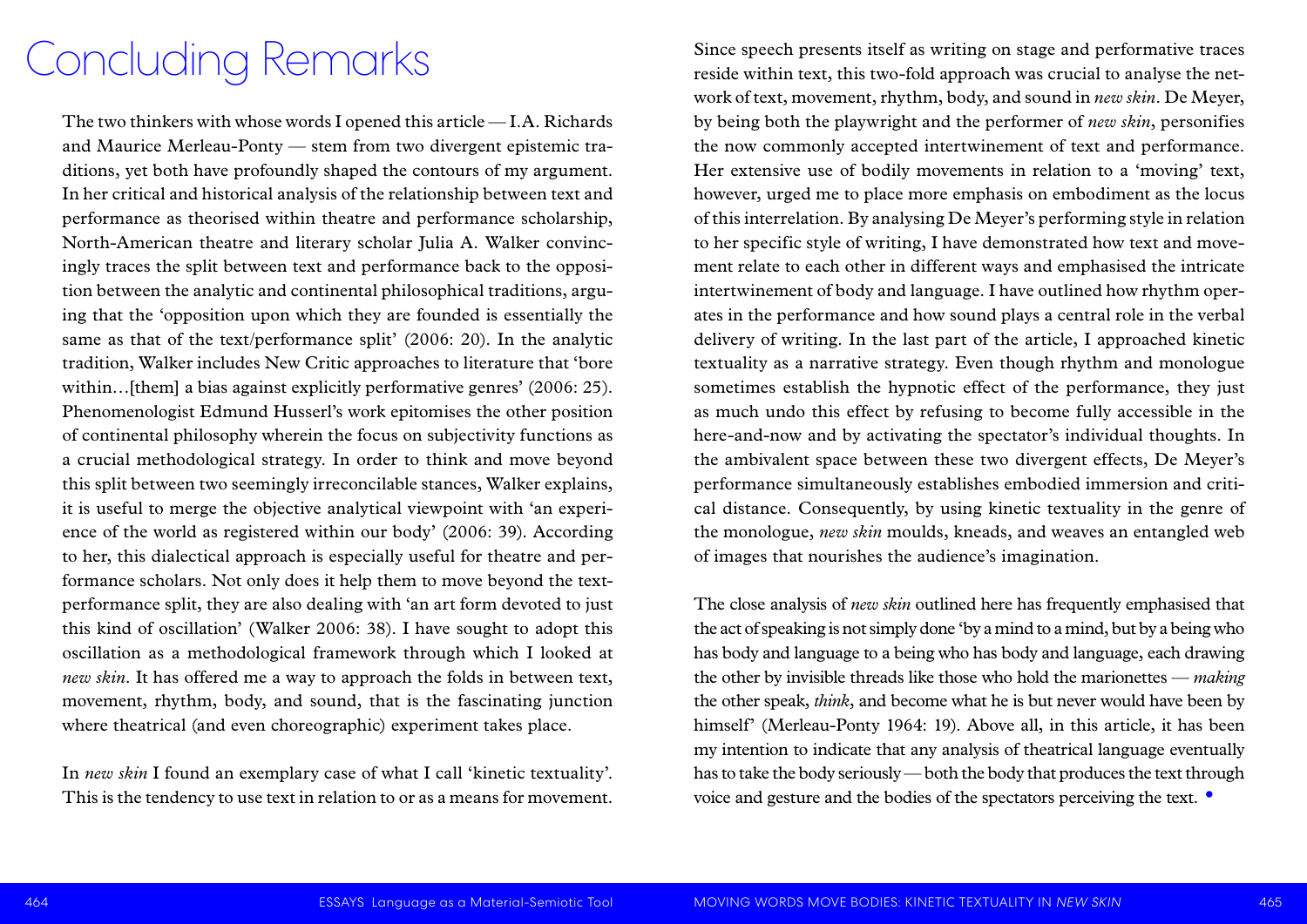of Kinaesthetics at the End of the Twentieth Century', in *Contemporary* 

- **FABIUS, JEROEN. 2009.** 'Seeing The Body Move: Choreographic Investigations *Choreography: a Critical Reader*, ed. by Jo Butterworth and Liesbeth Wildschut (London and New York: Routledge), pp. 648-677
- **FOSTER, SUSAN LEIGH. 2011.** *Choreographing Empathy: Kinesthesia in Performance* (London and New York: Routledge)
- **GARNER, STANTON B. 1994.** *Bodied Spaces: Phenomenology and Performance in Contemporary Drama* (Ithaca and London: Cornell University Press)
- **—— 2018.** *Kinesthetic Spectatorship in the Theatre: Phenomenology, Cognition, Movement* (Cham: Palgrave Macmillan)
- **HANSEN, LISE AMY, WENDY KEAY-BRIGHT, AND DAMIAN MILTON. 2017.** 'Conceptualising Kinaesthesia – Making Movement Palpable', *The Design Journal*, 20.1: 3724-3734
- **HAYDEN, KEE. 2018.** 'Phenomenology and the Ontology of Language and Expression: Merleau-Ponty on Speaking and Spoken Speech', *Human Studies*, 41.3: 415-435
- **IHDE, DON. 2007.** *Listening and Voice: Phenomenologies of Sound*, 2nd edn (Albany: State University of New York Press)
- **ITLER, SEDA. 2015.** 'Rethinking Play Texts in the Age of Mediatization: Simon Stephen's *Pornography', Modern Drama*, 58.2: 238-262
- **JARCHO, JULIA. 2014.** 'Mouthing Off: The Negativity of Monologue in Mac Wellman's *A Murder of Crows', Modern Drama*, 57.3: 293-314
- **—— 2017.** *Writing and the Modern Stage: Theatre beyond Drama* (Cambridge: Cambridge University Press)
- **JÜRS-MUNBY, KAREN. 2009.** 'The Resistant Text in Postdramatic Theatre: Performing Elfriede Jelinek's *Sprachflächen', Performance Research*, 14.1: 46-56
- **—— 2010.** 'Texts Exposed: Displayed texts as players onstage in contemporary theatre', *Journal of Media Practice*, 30.1: 101-114
- **KNOWLES, KIM. 2015.** 'Performing Language, Animating Poetry: Kinetic Text in Experimental Cinema', *Journal of Film and Video*, 67.1: 46-59
- **LAERMANS, RUDI. 2008.** '"Dance in General" or Choreographing the Public, Making Assemblages', *Performance Research*, 13.1: 7-14
- **ADAMS, HARRY. 2008.** 'Expression', in *Merleau-Ponty: Key Concepts*, ed. by Rosalyn Diprose and Jack Reynolds (London and New York: Routledge), pp. 152-162
- **AHMED, SARA. 2014.** *The Cultural Politics of Emotion*, 2nd edn (Edinburgh: The Edinburgh Press)
- **APOSTOLOPOULOS, DIMITRIS. 2018.** 'On the motivations for Merleau-Ponty's ontological research', *British Journal for the History of Philosophy*, 26.2: 348-370
- **BARNETT, DAVID. 2008.** 'When Is a Play Not a Drama? Two Examples of Postdramatic Theatre Texts', *New Theatre Quarterly*, 24.1: 14-23
- **COOLE, DIANA. 2008.** 'Politics and the Political', in *Merleau-Ponty: Key Concepts*, ed. by Rosalyn Diprose and Jack Reynolds (London and New York: Routledge), pp. 82-94
- **CORNISH, MATT. 2015.** 'Kinetic Texts: From Performance to Poetry', *Modern Drama*, 58.3: 302-323
- **COUSSENS, EVELYNE. 2019.** 'Overdonderend feminsitisch én ecologisch statement', *Theaterkrant*, March 2019 *[https://www.theaterkrant.nl/recensie/new-skin/hannah-de-meyer-en](https://www.theaterkrant.nl/recensie/new-skin/hannah-de-meyer-en-toneelhuis/)[toneelhuis/](https://www.theaterkrant.nl/recensie/new-skin/hannah-de-meyer-en-toneelhuis/)* [accessed 18 September 2020]
- **CULL, LAURA. 2013.** 'Philosophy as Drama: Deleuze and Dramatization in the Context of Performance Philosophy', *Modern Drama*, 56.4: 498–520
- **DE MEYER, HANNAH. 2018.** *new skin*, Toneelhuis / V36, Antwerp, 21 Sept 2018 2 July 2020, viewed 22 Sep 2018
- **—— 2019.** *Levitations/new skin* (Antwerpen: Hannah De Meyer)
- **—— N.D.** 'new skin', *Toneelhuis <https://www.toneelhuis.be/nl/programma/new-skin>* [accessed 30 June 2020]
- **DREON, ROBERTA. 2016.** 'Merleau-Ponty from Perception to Langauge: New Elements of Interpretation', *Lebenswelt*, 9: 48-76

### Bibliography